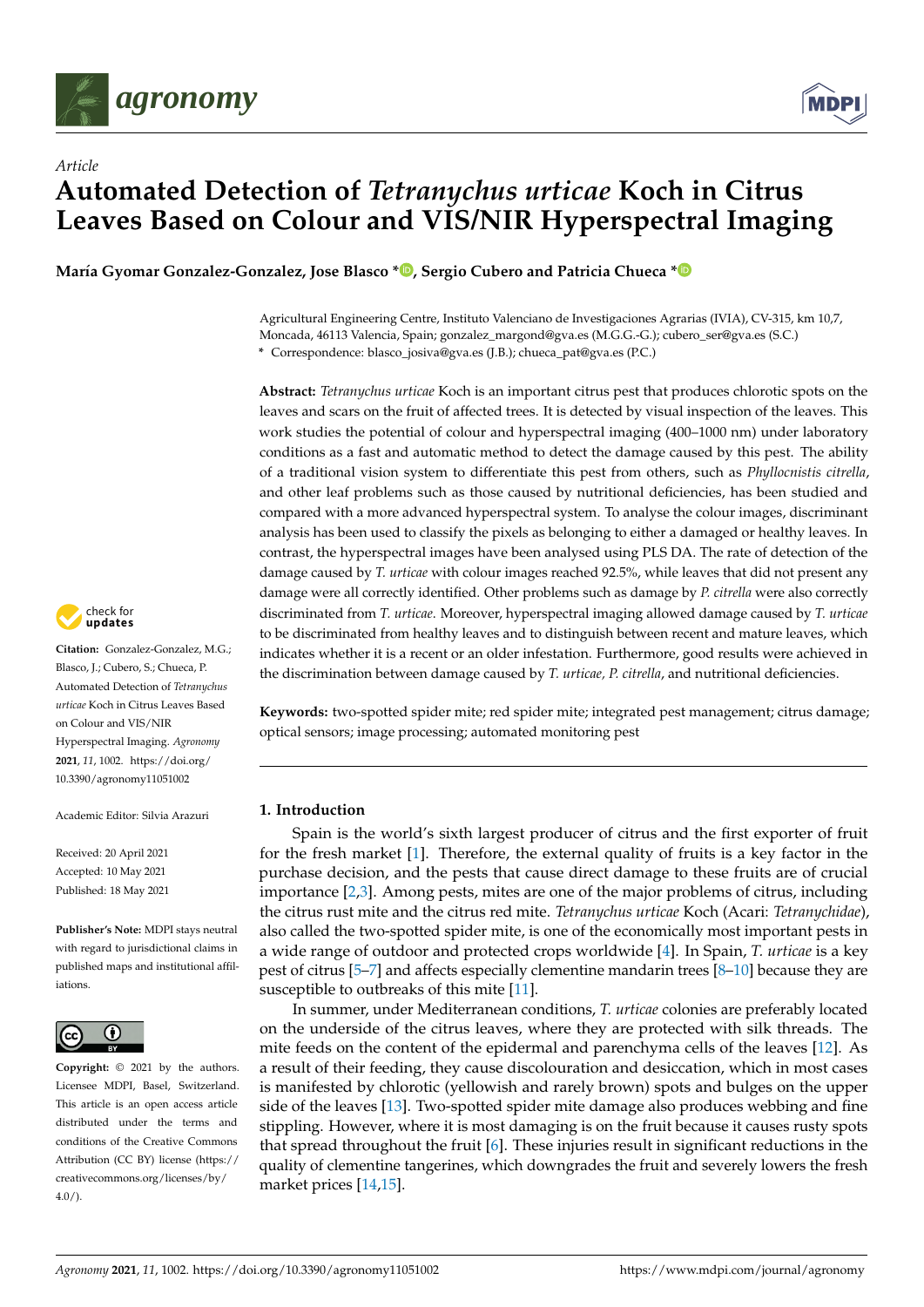Under the integrated pest management (IPM) strategy, producers assess the presence of this pest on a weekly or biweekly basis between July and September, depending on the incidence of the pest [\[10\]](#page-15-7). This evaluation is carried out manually by placing two rings, 56 cm in diameter, in the crown of the tree and counting the number of rings with more than two symptomatic leaves (yellowish spots). This technique makes these evaluations an expensive, time-consuming, and labour-intensive task.

Remote sensing, specifically proximal sensing, can provide an effective alternative in pest monitoring [\[16,](#page-16-5)[17\]](#page-16-6). The use of proximal sensors has advantages over manual methods because it allows the vegetation conditions to be inferred in a suitable, faster, and more agile way, while it is also a non-invasive and non-destructive technique. Some studies have been carried out in other non-citrus crops for the detection of *T. urticae* using a spectrometer. Martin and Latheef [\[18\]](#page-16-7) used a ground-based multispectral optical sensor as a remote sensing tool to evaluate foliar damage caused by this pest on greenhouse-grown cotton, and they distinguished various levels of infestation at the beginning of the season. Herrmann et al. [\[19\]](#page-16-8) used multispectral images of pepper leaves in a greenhouse to calculate vegetation indices, which allowed the early detection of damage caused by this pest. In lab-based strawberry leaves, Fraulo et al. [\[20\]](#page-16-9) employed diffuse reflectance spectroscopy in the visible and near-infrared portions of the spectrum to identify spectral regions altered by the presence of *T. urticae*. Crockett et al. [\[21\]](#page-16-10) used spectroscopy and visible and near infrared (VNIR) imaging on the leaves of different strawberry cultivars to characterise the reflectance patterns of the damage, which revealed the existence of differences in varietal susceptibility. In spectral methods based on cameras, Nieuwenhuizen et al. [\[22\]](#page-16-11) studied the images obtained by an RGB camera and three multispectral cameras to detect red spider mite damage in greenhouse tomato leaves; the results showed discriminant spectral bands between healthy and damaged leaves. Moreover, Uygun et al. [\[23\]](#page-16-12) developed an innovative image processing technique to determine the level of damage in greenhouse cucumber plants infected by this pest.

Red spider mite causes discolouration and desiccation when they feed the leaf, which, in most cases, results in yellowish spots and/or bulges in the upper side of the leaves [\[24\]](#page-16-13). The larva of *Phyllocnistis citrella* Stainton (Lepidoptera: *Gracillariidae*) feeds on the leaf in the area between the parenchyma and the cuticle. It traces a winding gallery that grows as the larva grows. The cuticle of the affected leaves breaks, causing water loss in the cells; consequently, the leaf coils dry and break [\[24\]](#page-16-13). Nutritional deficiencies in citrus leaves, when severe, are also manifested in symptoms that can be recognised visually [\[25\]](#page-16-14). Some symptoms can be similar in colour to the chlorotic spots caused by *T. urticae*. Nitrogen deficiency occurs in old leaves first and causes a significant yellowing in the veins. In contrast, iron deficiency occurs in recent leaves and produces a loss of their deep green colour that evolves into shades ranging from light green to pale yellow, depending on the intensity of the condition. However, the veins of the leaves characteristically remain dark green and appear marked on a lighter background, resembling a kind of mesh or lattice [\[26\]](#page-16-15). Manganese deficiency leads to chlorosis in the interveinal tissue of the leaves, but the veins remain dark green. Sometimes, Mn deficiency can be confused with Fe and Zn deficiency. Recent leaves usually show a reticulate pattern on a lighter green background that is less marked than in Zn or Fe deficiencies. The pattern becomes a green band along the midrib and the principal lateral veins in mature leaves, with light green areas between the veins [\[27\]](#page-16-16).

Leaf characteristics can be linked to spectral features statistically. In hyperspectral remote sensing, spectral data are typically high-dimensional, fine spectral bands that are highly correlated with each other [\[28\]](#page-16-17). Hyperspectral imaging generates a massive amount of redundant and frequently highly correlated data that needs to be processed [\[29\]](#page-16-18). This fact may lead to multicollinearity problems and overfitting when using conventional multivariate regression for empirical modelling [\[30,](#page-16-19)[31\]](#page-16-20). To handle such a large amount of data and extract useful information, computational statistical methods are needed. These methods connect original variables with the essential spectral information to classify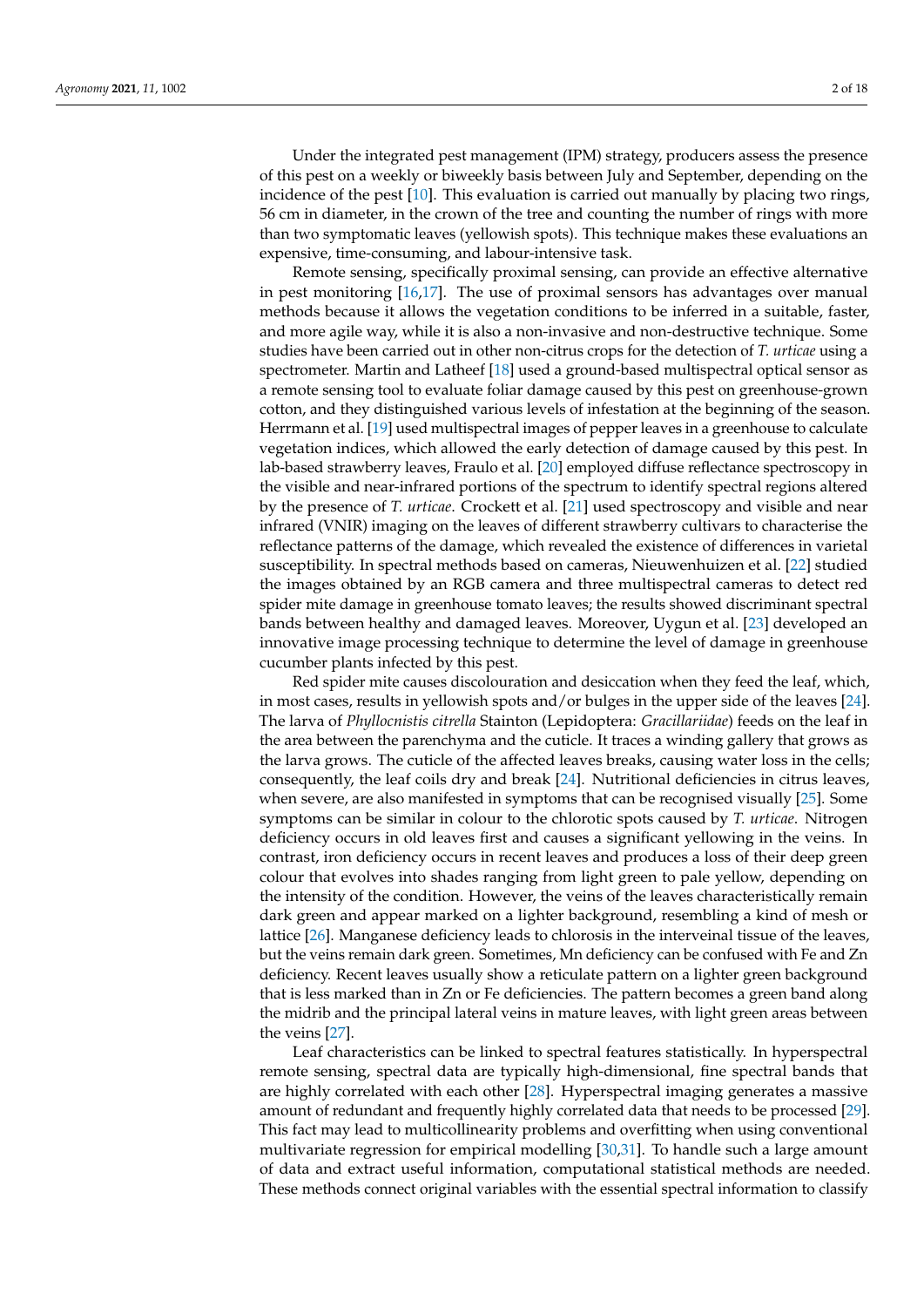and/or quantify important characteristics [\[32](#page-16-21)[,33\]](#page-16-22). Partial Least Squares (PLS) is one of the most popular methods for constructing predictive models. This method is commonly used in hyperspectral imaging to extract and summarise spectral information from hyperspectral images, reduce the high dimensionality of the spectral data, and overcome the problem of multicollinearity [\[34\]](#page-16-23). PLS discriminant analysis (PLS-DA) is a variant of PLS regression in which the independent variable is categorical, expressing the class membership of the samples. It is performed to sharpen the separation between groups by maximising the covariance between the spectra and the independent variable, so that a maximum

This work aims to investigate the potential use of both colour and hyperspectral imaging as a practical tool to detect the presence and the age of the damage caused by *T. urticae* in tangerine leaves. Another goal is to discriminate this damage from that caused by other pests and from nutritional deficiencies.

#### **2. Materials and Methods**

separation among classes is obtained.

*2.1. Leaf Samples*

A total of 142 tangerine (cv.'Clemenules') leaves were collected from two commercial orchards located in El Puig de Santa María and Chiva (Valencia, Spain) in September 2019. After collecting the leaves, they were stored in a cool chamber at  $5^{\circ}$ C. The selection of the leaves was established as follows (Table [1\)](#page-2-0).

**Table 1.** Classification of the sets and subsets of the leaves for analysis.

<span id="page-2-0"></span>

| Name of the Set | Name of the Subset | Leaves      | Symptom                  | Age               |  |
|-----------------|--------------------|-------------|--------------------------|-------------------|--|
|                 | G1.1               | 30          | Healthy                  | Recent            |  |
| G1              | G <sub>1.2</sub>   | 30          | Healthy                  | Mature            |  |
|                 | G2.1               | 30          | Tetranychus urticae      | Recent            |  |
| G2              | G2.2               | 30          | Tetranychus urticae      | Mature            |  |
| G3              | G3.1               | 10          | Phyllocnistis citrella   | Recent and mature |  |
|                 | G4.1               | 6           | N deficiency             | Recent and mature |  |
| G4              | G4.2               | $\mathbf b$ | Fe, Mn, or Zn deficiency | Recent and mature |  |

Sixty leaves with visible damage caused by *T. urticae* and 60 leaves with no external symptoms of any damage were chosen to evaluate the ability of an automated system to detect the presence of damage caused by this pest in the leaves. Since recent damage occurs typically in recent leaves [\[24\]](#page-16-13), to determine whether the damage corresponded to an active pest or an old one, half of the selected leaves, with damage or without, were recent, while the other half were old.

Twenty-two leaves were selected to test the ability to discriminate between *T. urticae* and other problems, 10 of which were affected by *P. citrella* and the remaining 12 were affected by various nutritional deficiencies whose aspect was compatible with N (6 leaves) and Fe, Mn, or Zn deficiencies (6 leaves) [\[35\]](#page-16-24). These leaves presented a discoloured appearance similar to the damage caused by *T. urticae* but with different geometrical patterns.

Another 20 leaves were selected, 10 with *T. urticae* damage and 10 with various deficiencies, to determine the geometric characteristics of the patterns caused by the damage and the deficiencies in the leaves and to tune the algorithm used to process the colour images.

The damage observed in the leaves had well-defined characteristics, such as colour and shape, which made it possible to draw a visual distinction among them. Figure [1](#page-3-0) shows images of the leaf samples on both sides for each subset.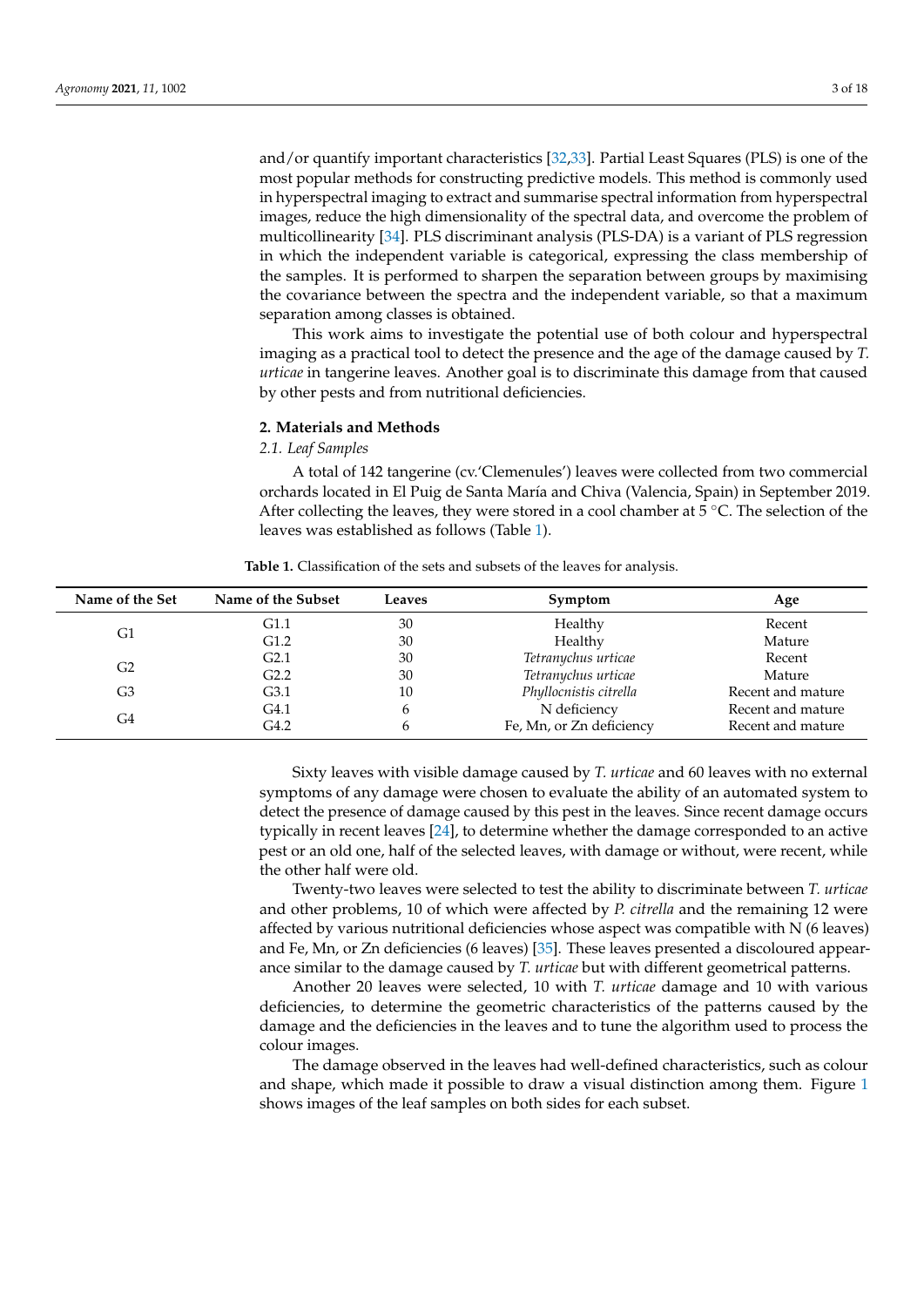<span id="page-3-0"></span>

**Figure 1.** Images of the leaves (upper and underside of the leaf) for each subset.

#### *2.2. Detection of T. urticae Damage Using Colour Imaging*

# 2.2.1. Colour Image Acquisition and Segmentation

Colour images with a resolution of 0.03 mm/pixel were captured using a digital camera (EOS 700D, Canon Inc, Tokio, Japan) arranged inside a square inspection chamber that included a calibrated and uniform illumination system composed of eight fluorescent tubes (BIOLUX 18 W/965, 6500 K, Osram GmbH, Germany). The angle between the lens axis and the illumination sources was approximately  $45^{\circ}$  [\[36\]](#page-16-25), and cross-polarisation was used [\[37\]](#page-16-26) to avoid direct reflections towards the camera. Images were captured on the day after leaf collection, and the samples were kept at room temperature (22–25  $\degree$ C) for 30 min before acquiring the images. Images of the leaves were captured from both the upper side and the underside over a uniform white background.

The images were processed using customised software developed by our group at IVIA (FooColor-Inspector v4.0, available at [http://www.cofilab.com\)](http://www.cofilab.com). The processing consisted in performing an image segmentation based on colour features. However, the damage caused by *T. urticae* and the colour changes caused by the nutritional deficiencies cannot be differentiated by using the colour feature alone. Thus, a second step was carried out to classify the leaves according to some geometric features of the objects found, as the two types of damage have a very different appearance. Moreover, using only colour information, it is impossible to determine whether the damage caused by *T. urticae* is new or old, and therefore, the sets G2.1 and G.2.2 were joined together to form group G2.

In the segmentation based on colour features, four classes were predefined as follows: background, green area (which corresponds to the healthy part of the leaf), yellow area (which corresponds to *T. urticae* or deficiency spots), and brown area (which corresponds to *P. citrella* spots). Prior to the segmentation, a supervised training process was necessary. For this purpose, another set of 20 leaves, different from those described in Table [1,](#page-2-0) was used. The training consisted in manually selecting representative regions of interest (ROI) belonging to the predefined classes in the leaves used for this purpose. The colour values (RGB) of the pixels in each region were stored together with the class to which they belonged These values were later used as input to build a Bayesian linear discriminant analysis (LDA) [\[38\]](#page-16-27). This type of LDA relies on the Bayes theorem shown in the Equation (1):

$$
P(x|w_i) = \frac{p(x|w_i)P(w_i)}{\sum_{j=1}^{m} p(x|w_j)P(w_j)}, \ i = 1,...,m
$$
 (1)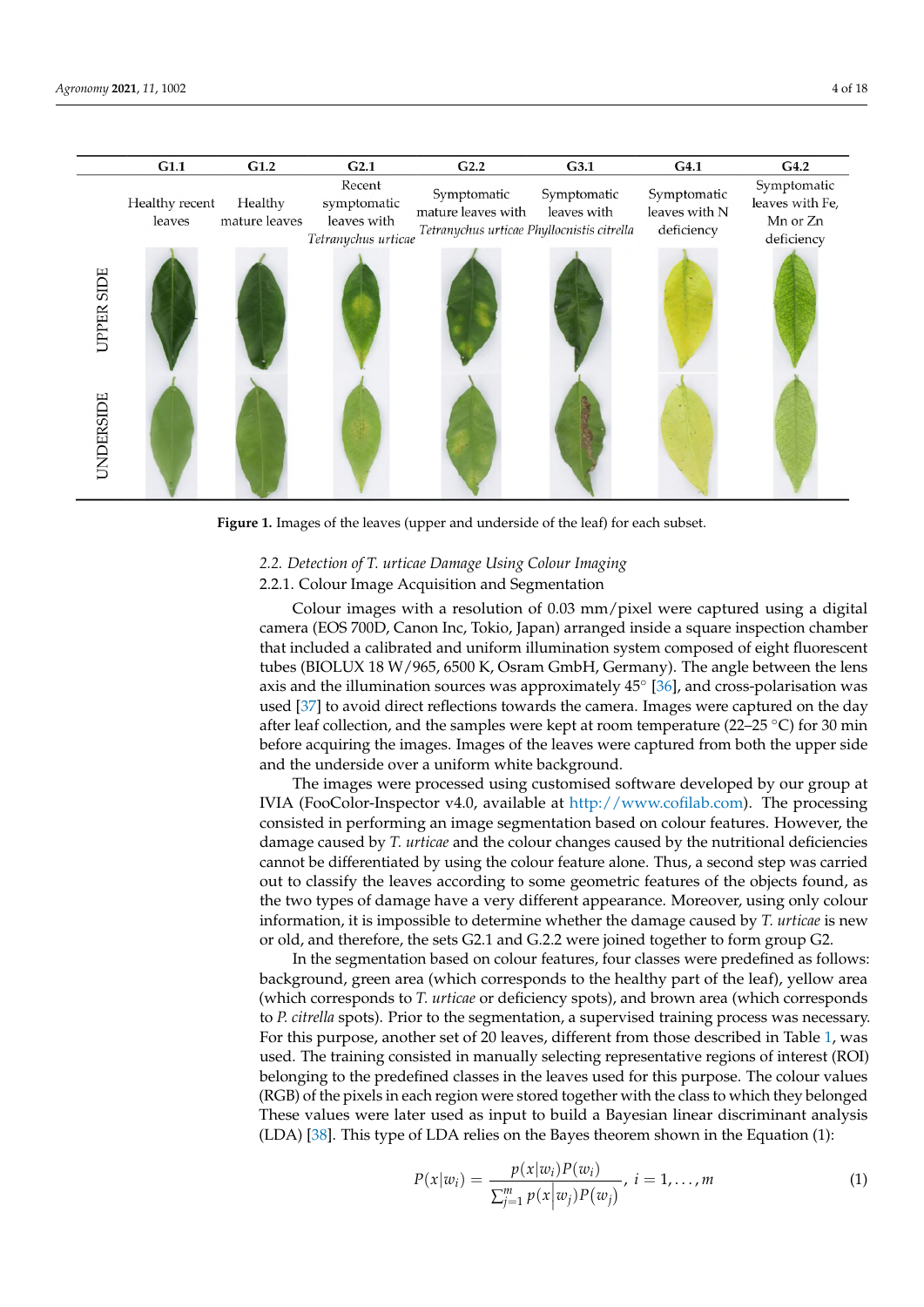where *x* was the three-dimensional observed vector (in our case, the average RGB values of an object), *w<sup>i</sup>* (*i = 1,* . . . *,m*) was one of the m different classes, m was the number of classes, *P*( $x | w_i$ ) was the probability that the observed x belonged to class  $w_i$ ,  $P(w_i)$  was the a priori probability of an object belonging to class *w<sup>i</sup>* (this probability was considered to be the same for each class), and  $p(x | w_i)$  was the conditional density function of the RGB values in class *w<sup>i</sup>* .

The technique used for image segmentation was pixels-wise. Therefore, for each pixel in the image, the probability of belonging to each class was estimated, assigning the pixel to the class with the highest probability. After segmentation, all pixels found in the image were classified based on the predefined classes.

#### 2.2.2. Definition of the Discrimination Parameters

As stated, the colour of the damage caused by the deficiencies and by *T. urticae* is similar. Therefore, the segmentation process could not separate them into different classes. However, the appearance and geometrical pattern of the damage were completely different. For these reasons, the decision was made to analyse some geometrical properties of the objects initially classified as *T. urticae*. In the analysis, a distinction was drawn between these objects from leaves damaged by *T. urticae* and leaves damaged by deficiencies. The purpose of this analysis was to determine the discriminative properties for identifying *T. urticae* damage, not the detection or identification of deficiencies. Taking into account that damage caused by *T. urticae* is generally detected as objects with an approximately round shape, the geometrical properties considered for the analysis were [\[39\]](#page-16-28):

- The number of damaged areas detected per leaf.
- The total damaged area (mm<sup>2</sup>) of the leaf, as the sum of the areas of all the objects found.
- The area  $(A)$ , roundness  $(R)$ , compactness  $(C)$ , perimeter  $(P)$ , and elongation  $(E)$  of each object found in the leaf.

Each of these properties was analysed through an analysis of variance (ANOVA) to know whether there were significant differences between those corresponding to the damage actually caused by *T. urticae* and the discolourations due to deficiencies. Discriminative properties were included in the discrimination algorithm to separate between *T. urticae* and deficiencies.

# *2.3. Detection of T. urticae Damage Using Hyperspectral Imaging*

## 2.3.1. Hyperspectral Image Acquisition

The hyperspectral imaging system was composed of a camera (CoolSNAP ES, Photometrics, Tucson, AZ, USA) and a liquid crystal tuneable filter (Varispec NIR-07, Cambridge Research & Instrumentation, Inc., Hopkinton, MA, USA) that allowed images to be captured in the operating spectral range from 450 to 1000 nm. The camera was configured to acquire images with a size of  $1392 \times 1040$  pixels and a spatial resolution of 0.14 mm/pixel. A total of 56 monochrome images were acquired for each side of the leaf in 10-nm intervals. To optimise the dynamic range of the camera, prevent saturated images, and correct the spectral sensitivity of the different elements of the system, a calibration of the integration time was performed for each band. This consisted in setting the individual integration time for each band required to obtain 90% of the reflectance of a white target reference (Spectralon 99%, Labsphere, Inc., NH, USA).

The scene was illuminated by twelve halogen spotlights (37 W) (Eurostar IR Halogen MR16. Ushio America, Inc., CA, USA) powered by direct current (12 V). The lamps were arranged equidistant from each other inside a hemispherical aluminium diffuser to illuminate the samples indirectly. Two images per leaf (upper and underside of the leaf) were acquired in reflectance mode using customised software developed at IVIA (Figure [2\)](#page-5-0).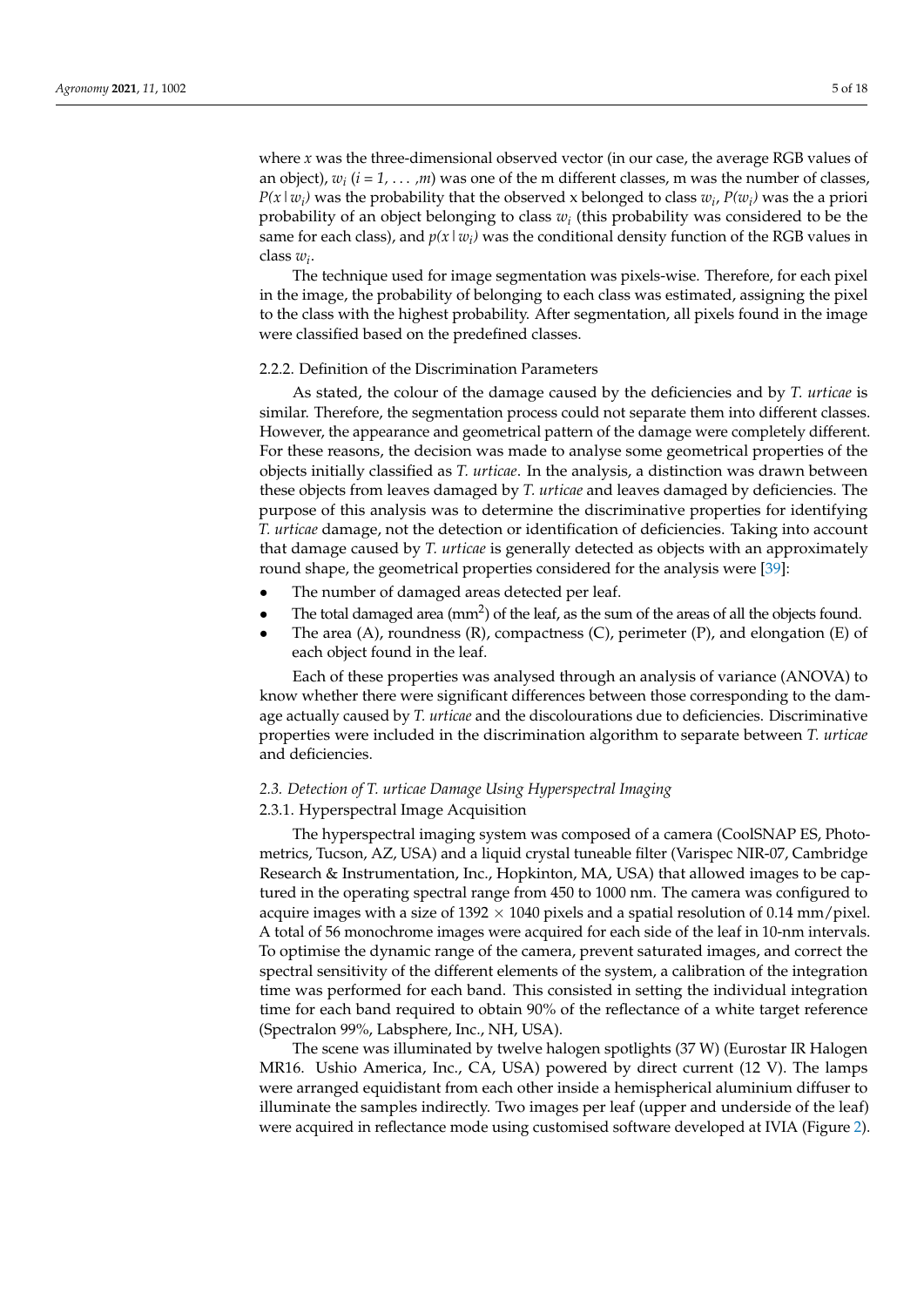The reflectance captured was corrected to obtain the relative reflectance using a dark and the white reference through Equation (2) [\[40\]](#page-17-0):

$$
\rho_{xy}(x,y,\lambda) = \frac{R^{abs}}{R_{white}^{abs}} = \rho^{Ref}(\lambda) \frac{R(x,y,\lambda) - R_{black}(x,y,\lambda)}{R_{white}(x,y,\lambda) - R_{black}(x,y,\lambda)}
$$
(2)

where *ρ<sup>Ref</sup>* (λ) is the standard reflectance of the white reference target (99% in this work), *R*  $(x, y, \lambda)$  is the reflectance of the fruit captured by the CCD sensor of the camera in the pixel located at  $(x, y)$  coordinates,  $R_{white}$   $(x, y, \lambda)$  is the reflectance captured by the CCD of the white reference target, and  $R_{black}$   $(x, y, \lambda)$  is the reflectance captured by the CCD while avoiding any light source so as to be able to quantify the electronic noise of the CCD.

<span id="page-5-0"></span>

**Figure 2.** Images captured at 650 nm and colour of the two sides of a leaf affected by *T. urticae*.

Therefore, a tagged database of 204 hyperspectral images was obtained (Table [2\)](#page-5-1). Three ROIs with a size of  $10 \times 10$  pixels were selected for each side of the leaf for the case of healthy leaves (G1), the leaves with *P. citrella* (G3), and the leaves with deficiencies (G4). In the leaves affected by *T. urticae* (G2), three ROIs were selected from the damaged area and another three were selected from the asymptomatic area for each side of the leaf. Thus, a total of 972 ROIs were obtained from both sides. These ROIs were considered to be the samples for the analysis.

**Subset Leaves Number of Hyperspectral Images (Both Sides of the Leaf) Total Number of ROI** G1.1 10 20 50 G1.2 10 20 20 60 G2.1  $30 \t\t 60 \t\t 360$ G2.2  $30$  60  $360$  $G3.1$  10 20 60 G4.1 6  $12$  36 G4.2 6 12 36 TOTAL 102 204 972

<span id="page-5-1"></span>**Table 2.** Classification of the tagged database for analysis.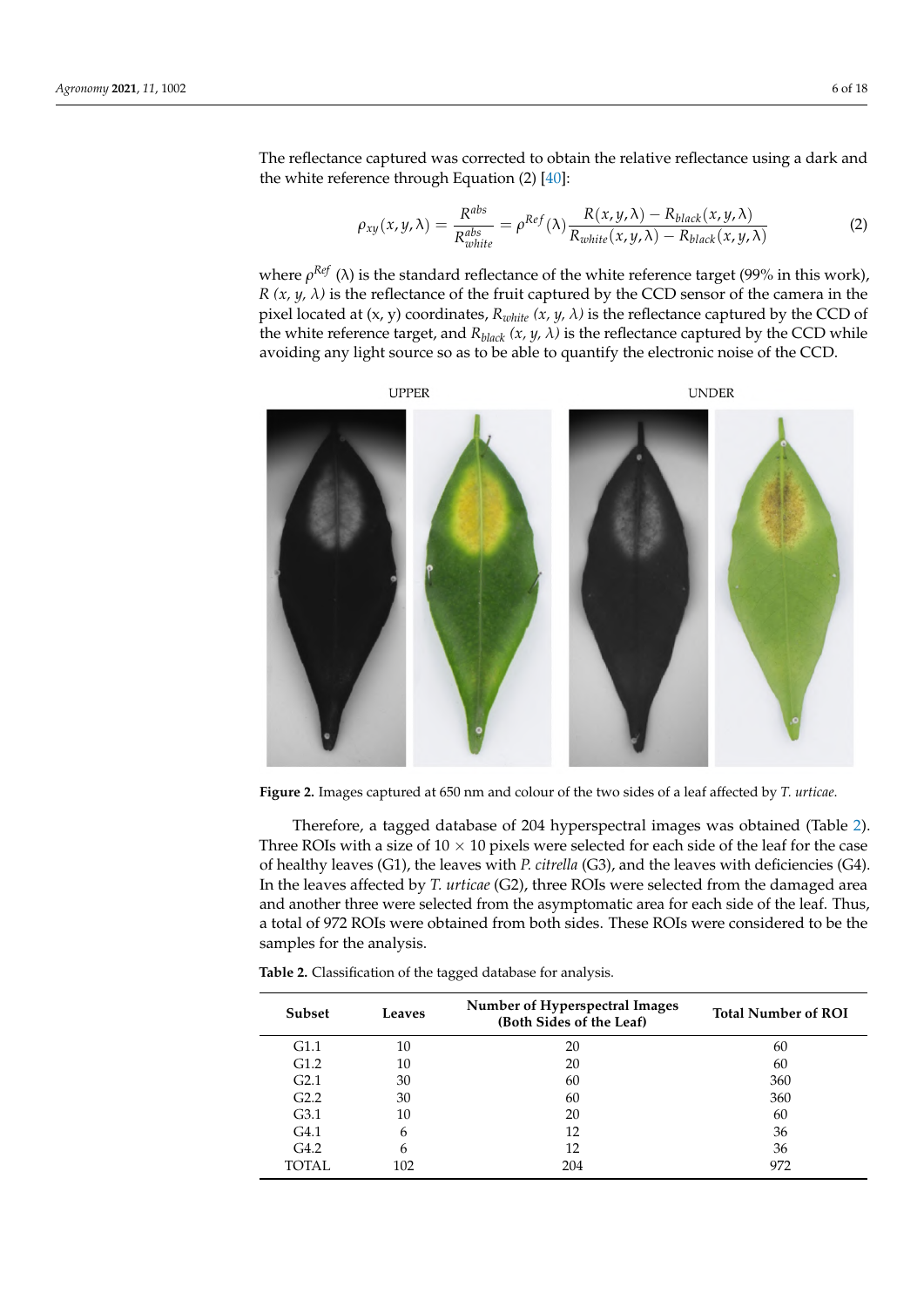The average reflectance spectrum of all pixels in each ROI was extracted and organised in a table with 56 columns corresponding to the reflectance value of each band and the class to which they belong. The use of adequate object features leads to more stable classification models, as the mean spectrum decreases the amount of data [\[41\]](#page-17-1). This approach prevents classification by pixels when objects from different classes contain many similar pixels and are easily wrongly assigned to the opposite class.

#### 2.3.2. Multivariate Data Analysis

Three experiments were planned. The first one was conducted in order to know the ability of a model to discriminate between areas that are healthy and those damaged by *T. urticae*. Sets G1 and G2 were included in this experiment. The aim of the second experiment was to assess the ability of the model to discriminate between new and old damage, and therefore, subsets G2.1 and G2.2 were included. The third experiment explored the capability of the model to discriminate between *T. urticae* damage and damage caused by other problems in the leaves. Therefore, all the sets were used to build the models.

To perform the multivariate analysis, PLS-DA was used. In PLS-DA, the regression results are values of Y close to the values assigned to each class. In this analysis, the independent variables (X) were the spectrum of each sample, while the dependent variable Y was a categorical variable representing each class [\[42\]](#page-17-2). Thus, a numerical value was assigned to the variable Y representing the class. For the first experiment, to detect the damage caused by *T. urticae*, a value of 0 was set for damaged leaves and 1 was set for healthy ones. In the second experiment, which was conducted to differentiate between leaves with recent *T. urticae* and leaves with mature *T. urticae* damages, a value of 0 was assigned for recent and a value of 1 was set for mature leaves. Finally, in the third experiment, aimed at discriminating among all the different types of damage, the response values were set as 1, 2, 3, 4, and 5 for G1, G2, G4.1, G4.2, and G3, respectively.

In this study, the method used to reduce the huge amount of redundant and correlated data captured by the hyperspectral systems between contiguous wavelengths [\[33\]](#page-16-22) and to select the optimal wavelengths was based on the vector of the regression coefficients. It measures the association between each variable and the response and selects variables in two steps: (i) the PLS model is fitted to the data, and (ii) the selection of variables is based on a threshold [\[43\]](#page-17-3). Variables with a high absolute value can be selected because they make the highest contribution to the classification, and those with a small absolute value can be ignored [\[44\]](#page-17-4). In this work, the regression coefficients were obtained from the PLS models.

In all cases, 70% of the samples were used to train and validate the model using crossvalidation. The remaining 30% of the samples were used as an independent or prediction test set. Results are given for the test set.

The input spectra for the PLS-DA models were normalised using mean-centring [\[45\]](#page-17-5). A single 10-fold Venetian blind cross-validation (i.e., splitting the data evenly into 10 sets and leaving each of the sets out in each iteration of the validation procedure) was used to choose the optimal number of latent variables (LVs) as well as to obtain an estimate of the error rate of the PLS models [\[46\]](#page-17-6). Usually, the first latent variables explain most of the variance in the dependent variables, and thus, the dependent variables can be modelled by a reduced number of latent variables (LVs). In a PLS model, the explanatory power of the model increases as the number of PLS factors or variables increases. However, the prediction accuracy of the model may decrease with an increase in model complexity [\[47\]](#page-17-7). The software used to construct these PLS models was The Unscrambler X 10.4 (CAMO Software, Oslo, Norway).

#### 2.3.3. Model Performance Evaluation

When a regression method is used to build a classification model, one of the most important parameters to define is the cut-off value, that is, the acceptance interval in which a new sample is considered correctly classified in the class. Similar to [\[48,](#page-17-8)[49\]](#page-17-9), the PLS-DA cut-off value for the discrimination of samples based on the presence of damage caused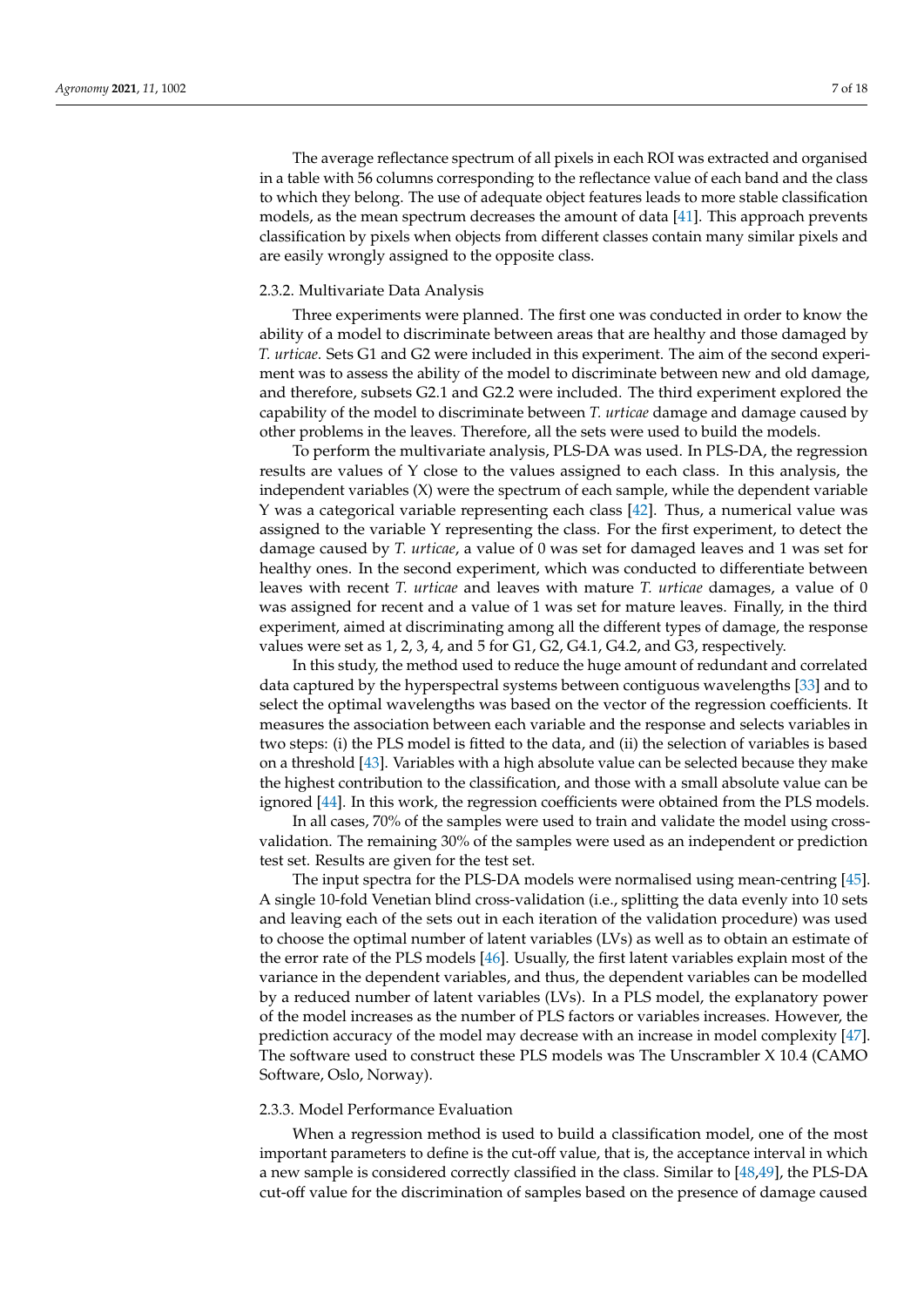by *T. urticae* was set at 0.5. If the predicted value of a sample was less than 0.5, the sample was classified as damaged; otherwise, it was considered healthy. Likewise, in the second experiment to discriminate the age of the damage, those with a predicted value of 0.5 were deemed to be recent leaves, while those with higher values were considered to be mature leaves and hence old damage. The third experiment contained a higher number of classes, and therefore, intervals were set for each of them. The interval [0.5–1.5] corresponded to healthy leaves, [1.5–2.5] was set for *T. urticae*, [2.5–3.5] was set for N deficiency, [3.5–4.5] was set for other deficiencies, and [4.5–5.5] was set for damage caused by *P. citrella*.

For all cases, the results of the PLS-DA models were expressed as a percentage of correct classification. The precision and the predictive capacity of the PLS-DA models were evaluated using the coefficient of determination  $(R^2)$ . The root mean square error between the predicted and the measured values of the reference parameter in the test set (RMSEP) was used for calibration, cross-validation, and prediction.

#### **3. Results and Discussion**

# *3.1. Detection of T. urticae Damage Using Colour Imaging*

3.1.1. Discrimination Parameters

In general, the defects caused by *T. urticae* and those found due to other problems, such as deficiencies, are very different (Figure [3\)](#page-7-0). Although they could not be separated by colour, the geometrical properties allowed good discrimination to be achieved. Geometric properties were calculated for each defect found in the leaves. Furthermore, the total number of defects per leaf and the total damaged area were added together. One-factor analysis of variance [\[50\]](#page-17-10) was used to know if these properties were significantly different in these two groups and could be used to separate true *T. urticae* from other damaged areas not caused by the pest. Table [3](#page-8-0) shows that most properties were significantly different in the two groups (high F-score, *p*-value < 0.005). Hence, for the sake of simplicity, the amount of damage per leaf, the total area, and the individual area of the damage were considered in order to classify the leaf as affected by *T. urticae* or not. Therefore, if the area of the objects found, the amount of damage found in a leaf, and the total area of this damage were within the mean plus/minus the standard deviation of those corresponding to *T. urticae*, the leaf was considered to be affected by *T. urticae*.

<span id="page-7-0"></span>

**Figure 3.** Examples of image segmentation of leaves. (**a**) Leaf with symptoms compatible with N deficiencies. (**b**) Leaf affected by *T. urticae*.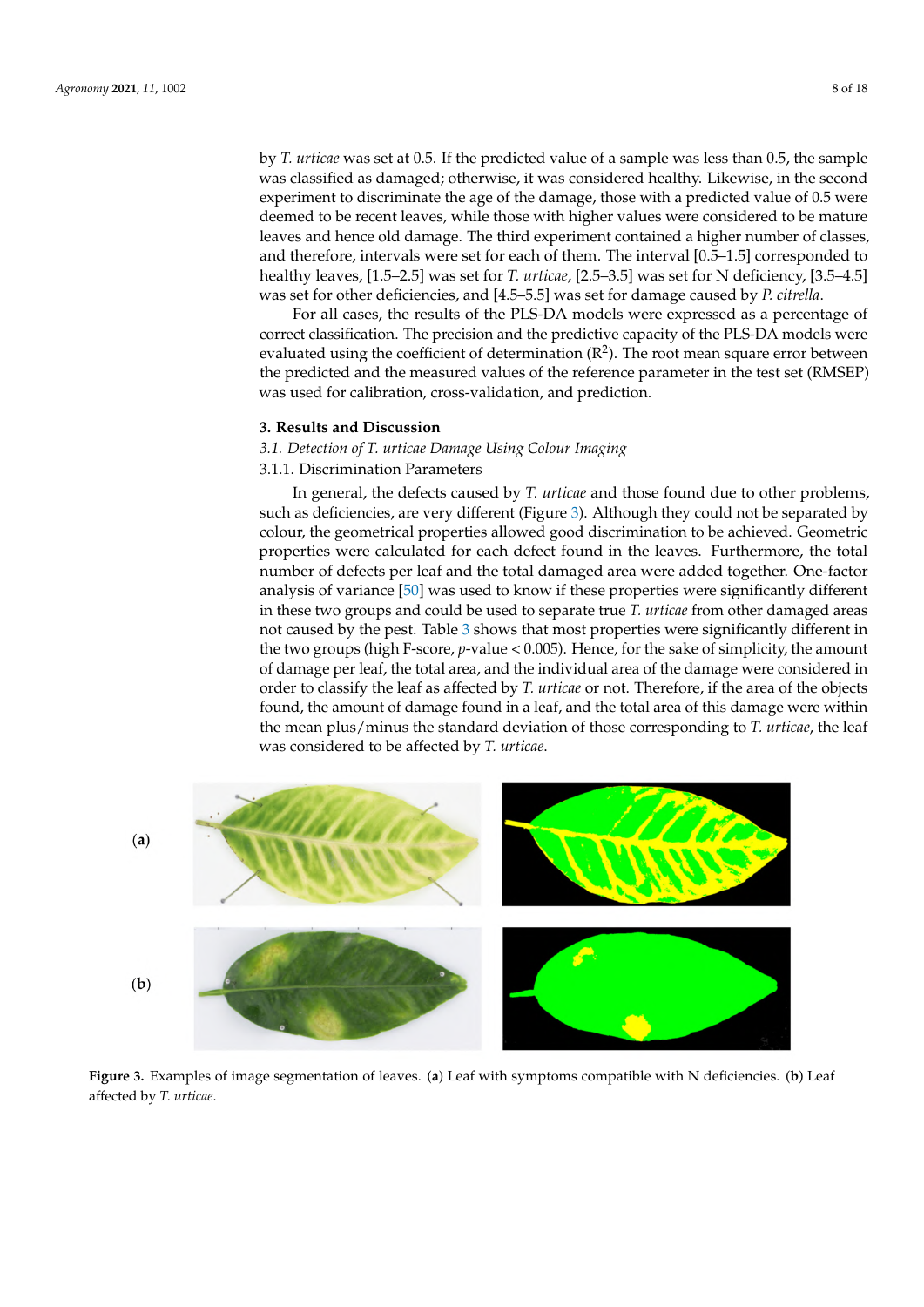|                    |           | True T. urticae          |              | Not T. urticae           | <b>Statistical Parameters of</b><br>ANOVA <sup>*</sup> |            |
|--------------------|-----------|--------------------------|--------------|--------------------------|--------------------------------------------------------|------------|
|                    | Mean      | <b>Typical Deviation</b> | Mean         | <b>Typical Deviation</b> | F                                                      | $p$ -Value |
| Elongation         | 1.539     | 0.272                    | 4.230        | 4.596                    | 8.161                                                  | 0.0053     |
| Roundness          | 0.506     | 0.163                    | 0.252        | 0.155                    | 44.362                                                 | 0.0000     |
| Individual area    | 67.293.94 | 39.350.89                | 224.056.90   | 233,071.55               | 9.476                                                  | 0.0036     |
| Compactness        | 34.98     | 17.41                    | 83.82        | 75.29                    | 15.092                                                 | 0.0002     |
| Perimeter          | 3260.06   | 2932.77                  | 1848.61      | 2928.42                  | 5.699                                                  | 0.0187     |
| Damages per leaf   | 1.69      | 0.855                    | 9.000        | 6.890                    | 11.208                                                 | 0.0032     |
| Total damaged area | 82,321.75 | 35.703.98                | 1,176,298.75 | 517,992.91               | 83.652                                                 | 0.0000     |

<span id="page-8-0"></span>**Table 3.** Analysis of variance (ANOVA) of the geometrical properties of the objects found in the test images. The objects correspond to actual damages caused by *T. urticae* and nutritional deficiencies (not *T. urticae*).

\* Degrees of freedom: 1, 95.

#### 3.1.2. Detection of the Damage

Table [4](#page-8-1) shows the classification of the damage detected for each set and subset according to the side of the leaf. The method based on colour information correctly determined 100% of sound leaves in all cases, regardless of whether they were recent or old. The detection of *T. urticae* damage was also high in all cases, reaching an overall success rate of 92.5% (91.67% with the underside and 93.33% with the upper side of the leaf). Most errors were due to damage that went undetected, and only in two cases, in the underside of old leaves, were they confused with damage caused by *P. citrella*, which was probably due to browning caused by ageing of the *T. urticae* damage in the leaf. *P. citrella* was successfully discriminated in 100% of cases when the underside was examined, as this pest is located in this part of the leaves. Finally, the discrimination between damage due to deficiency was different depending on the nutrient. N deficiency could not be correctly discriminated as the main symptom was the lightening of the green colour, but it did not follow any particular pattern. The system was unable to establish a valid general threshold to determine when a leaf had N deficiency or was just light green. The case of other deficiencies performed better, but only in 50% of cases were they correctly discriminated from the damage caused by *T. urticae*. However, they were separated from *T. urticae* in 100% of the cases, despite the similarities in colour.

| <b>Sets and Subsets</b> | Underside (%) |          |          | Upperside $(\%)$ |      |       |          |              |       |      |
|-------------------------|---------------|----------|----------|------------------|------|-------|----------|--------------|-------|------|
|                         | G1            | G2       | G3       | G4.1             | G4.2 | G1    | G2       | G3           | G4.1  | G4.2 |
| G1                      | 100           | $\theta$ | $\theta$ | 0                | 0    | 100   | $\theta$ | $\mathbf{0}$ |       | 0    |
| G2                      | 5.00          | 91.67    | 3.33     |                  |      | 6.67  | 93.33    |              |       | 0    |
| G3                      |               | 0        | 100      | 0                | 0    | 90.0  | 10.00    |              |       | 0    |
| G4.1                    | 100           | 0        | 0        |                  | 0    | 83.33 | 0        |              | 16.67 | 0    |
| G4.2                    | 41.67         | 0        | 8.33     | 0                | 50.0 | 50.0  | $\theta$ |              |       | 50.0 |

<span id="page-8-1"></span>**Table 4.** Results of the detection of *T. urticae* damage on each side of the leaf using colour information.

## *3.2. Detection of T. urticae Damage Using Hyperspectral Imaging*

# 3.2.1. Detection of *T. urticae* Damage

Figure [4](#page-9-0) shows the average reflectance spectra obtained from the upper side and the underside of healthy and damaged regions of sets G1 and G2 according to age. Both healthy and damaged spectra follow the typical pattern of the reflectance of healthy and stressed plants [\[51\]](#page-17-11). Most differences between healthy and damaged areas were found in the visible region due to changes in the colouration of the plants, as the damage by *T. urticae* causes a chlorotic spot characterised by a yellow discolouration. This discolouration is caused by a loss of pigments due to the effect of the pest. Leaf pigments (mainly chlorophyll, carotene, and xanthophyll) are an essential factor in energy absorption by leaves in the 400–700 nm region [\[52\]](#page-17-12). Specifically, for healthy areas, the absorption level in the 530–600 nm region was lower, and therefore, the reflectance was higher than in the adjacent blue and red regions,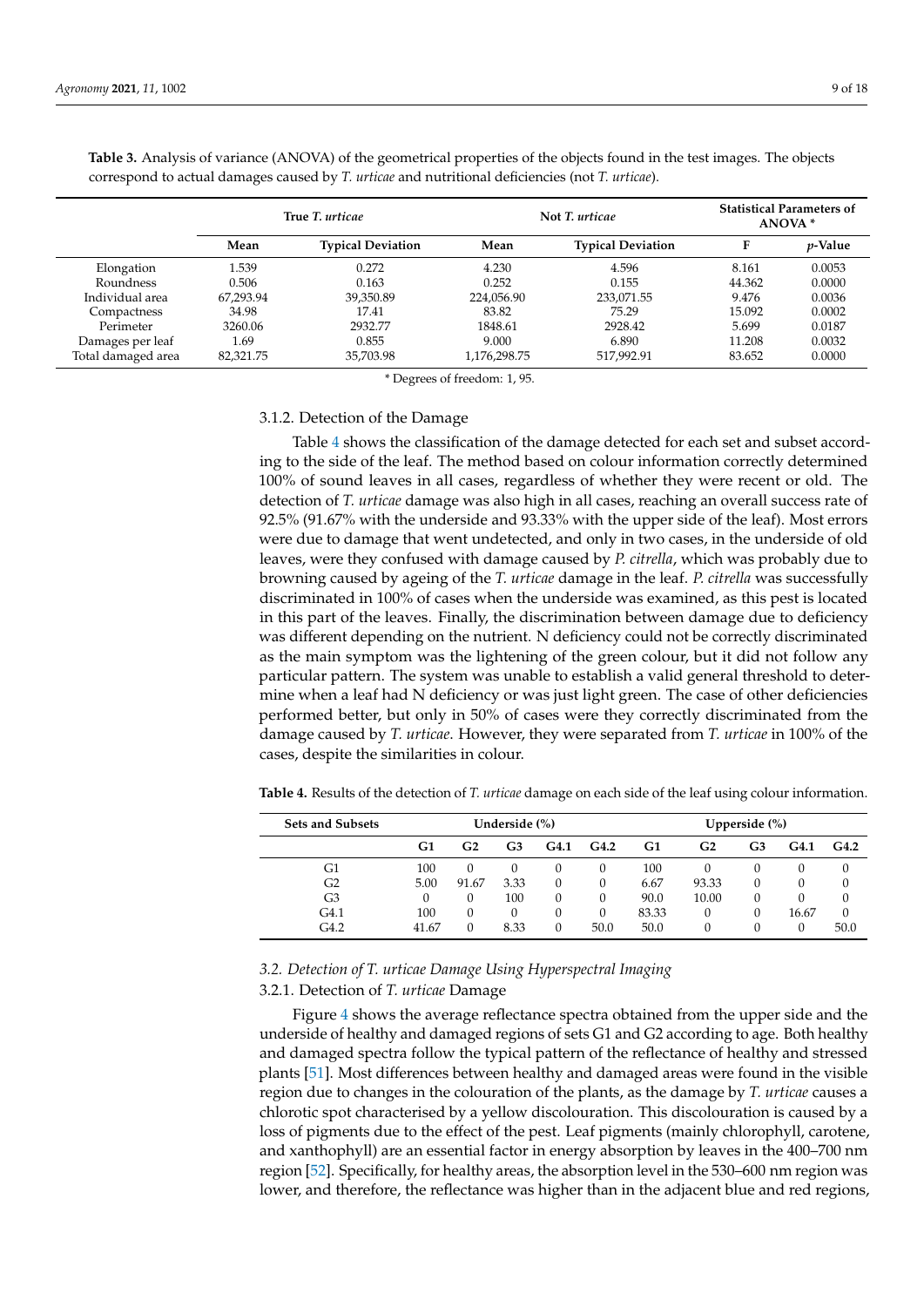<span id="page-9-0"></span>

its highest point being around 550 nm [\[53\]](#page-17-13). This fact is responsible for the perception of the green colour in the leaves.

**Figure 4.** Mean spectra of healthy and damaged regions extracted from sets G1 (undamaged) and G2 (damaged) at each age and on (**a**) under side, recent leaves; (**b**) upper side recent leaves; (**c**) under side mature leaves, and (**d**) upper side mature leaves.

> In contrast, the damaged regions did not show any peak around 550 nm due to discolouration on the leaf caused by the pest. In this case, the curve extended between the green and red regions in the visible spectrum, reaching its midpoint around 600 nm and showing the peak in different areas of this range of the spectrum. As of 700 nm, a transition was observed in the chlorophyll absorption zone with the progressive rise in the spectrum value to the 740–750 nm bands. This sharp rise in the curve between the red and the NIR region is known as red-edge. The slope and the red-edge position have been correlated with chlorophyll concentrations, and therefore, the position and slope of the red border also change in damaged leaves because healthy ones continue to have active photosynthesis [\[54\]](#page-17-14).

> Two classification models were built based on supervised PLS-DA using all of the 56 wavelengths in the spectral range 450–1000 nm and using only the selected wavelengths. Figure [5](#page-10-0) shows the vector of regression coefficients on each side and for each age of the leaf. Those wavelengths with the highest absolute regression coefficients were selected as essential wavelengths. In the case of the upper side, apparent visual differences are observed between the green of the healthy regions (530 nm) and the yellow chlorotic spots of the damaged areas (600 nm). However, the most important wavelengths were three identified around the red and the red-edge regions (670, 700, and 740 nm).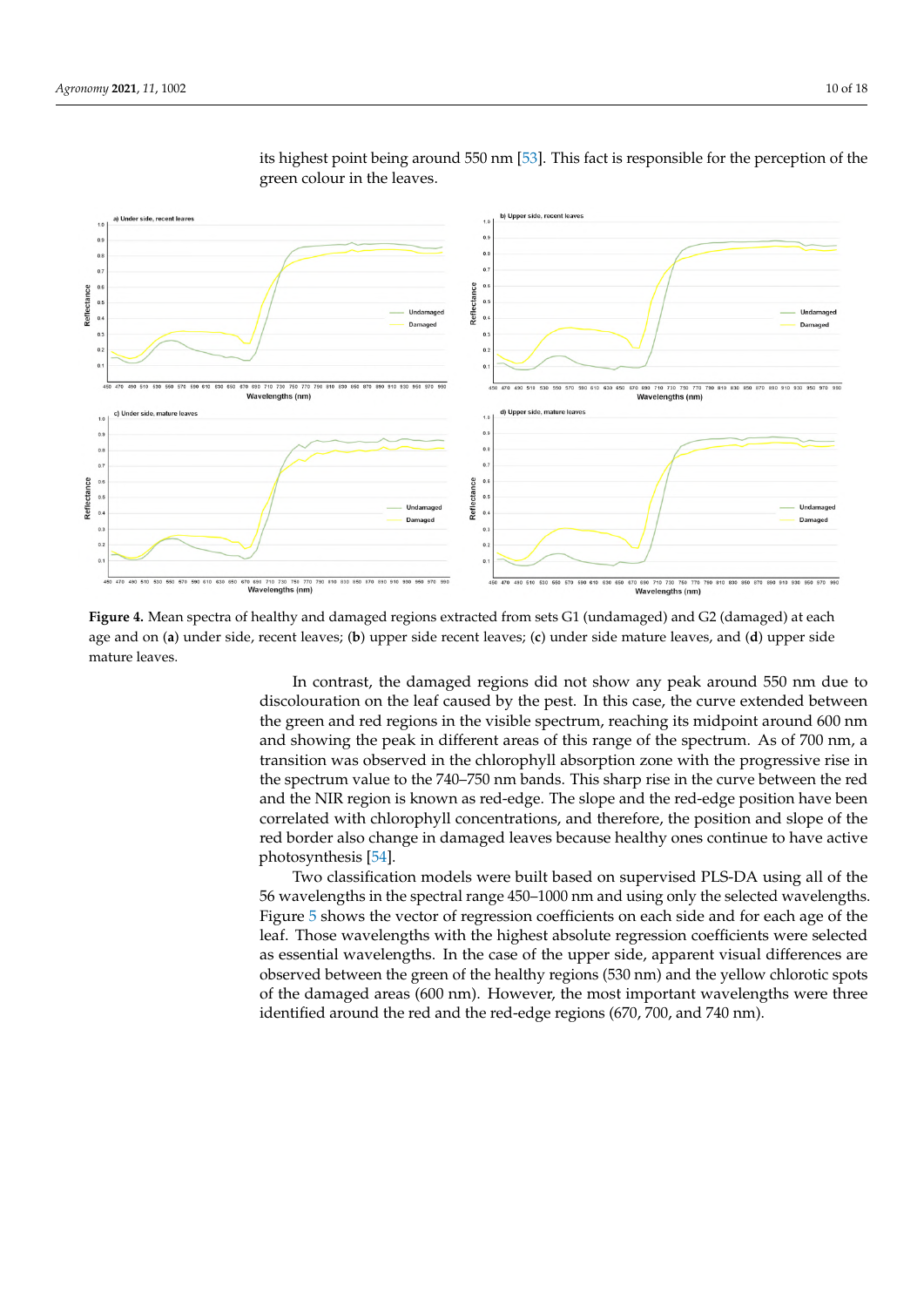<span id="page-10-0"></span>

**Figure 5.** Vector of regression coefficients of the PLS model using mean spectra and with the optimal wavelengths selected at each age and on (**a**) under side, recent leaves; (**b**) upper side recent leaves; (**c**) under side, mature leaves; and (**d**) upper side mature leaves.

Variations in spectral variables (X) and categorical variables (Y) were described by only seven LVs. This relatively small number of LVs suggests a low correlation in the spectra of different classes but similarities in the spectra within classes. Furthermore, the low number of LVs indicated the excellent differentiation between the classes that were constructed. Moreover, for the use of all and the selected wavelengths, the values of RMSEP did not show a great difference for calibration and validation, respectively, which exhibited good agreement, thus indicating that the calibration error is a reasonable estimation of the standard error of prediction observed in the test set. Furthermore, the test set yielded results similar to those of the calibration set, with an  $\mathbb{R}^2$  greater than 0.87 in all cases, thus indicating the excellent performance of the model for the classification of damage. Indeed, the rate of successful classification achieved was 100% for all cases. The models could detect 100% of cases of damage by *T. urticae* in mature and recent leaves and on the upper and the undersides.

## 3.2.2. Detection of the Age of the *T. urticae* Damage

In order to determine whether the damage was caused by a recent or an old infestation of *T. urticae*, Figure [6](#page-11-0) shows the mean spectral reflectance obtained from the damage caused by this pest for each side as a function of the age of the leaf. Some differences were observed between recent and mature leaves with damage on both sides of the leaves. The reflectance of the damage of the mature leaves is lower than the reflectance of recent leaves, especially in the visible part of the spectrum. This could be due to differences in the pigmentation. A low pigmentation content results in higher reflectance and vice versa. Therefore, in a recent leaf affected by *T. urticae*, the breaking down of chlorophylls causes the presence of carotenes and xanthophyll to be more evident, thus producing a sharp increase in the reflectance [\[55\]](#page-17-15). Another possible reason could be the changes in the spectral properties of plant leaves during the growing season. The very recent folded, compact, and underdeveloped leaves exhibit a lack of chlorophyll that increases the reflectance, while leaves with a brown appearance diminish the near-infrared reflectance [\[55\]](#page-17-15).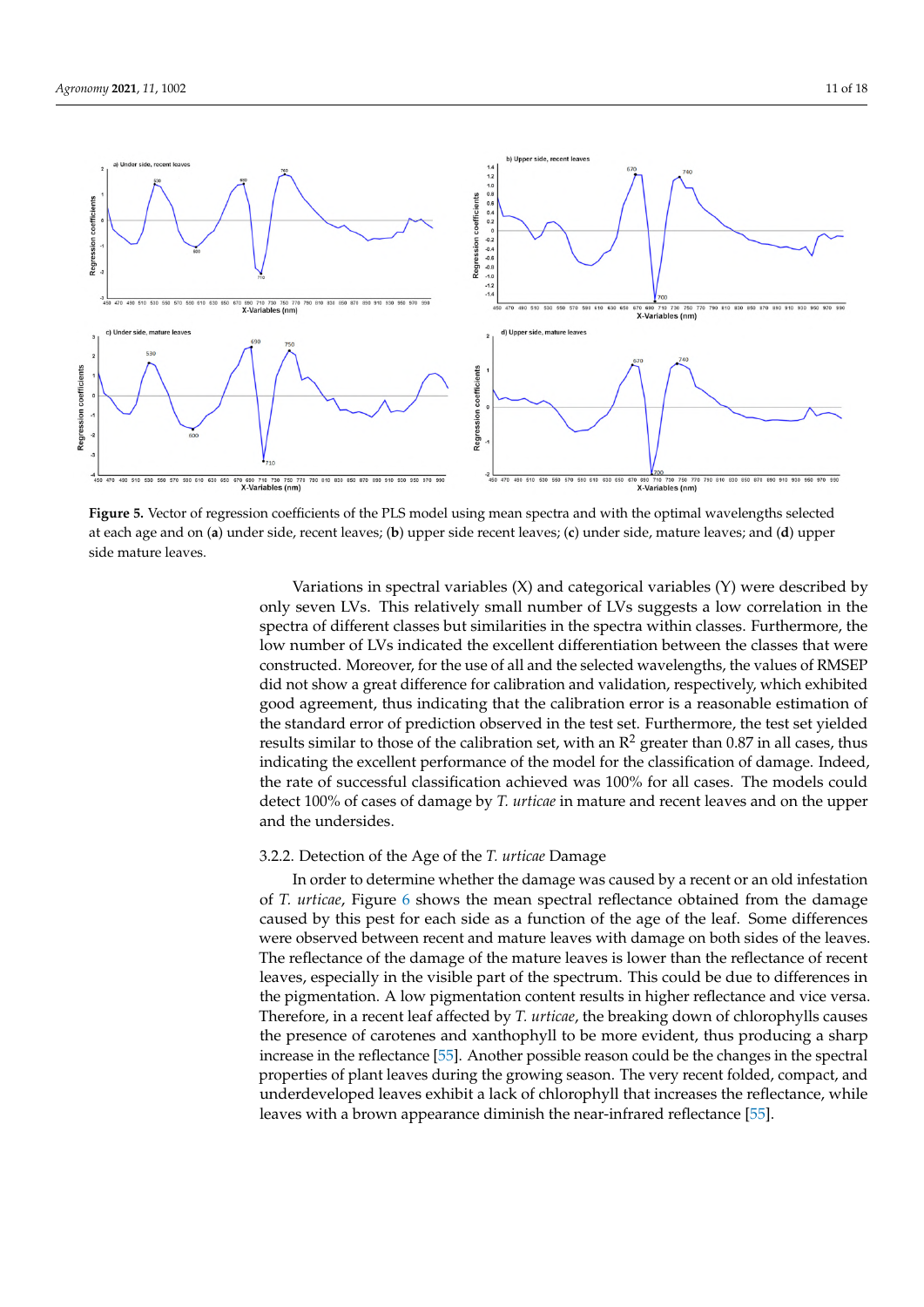<span id="page-11-0"></span>

**Figure 6.** Mean spectra of damaged regions caused by *T. urticae* on (**a**) under side and (**b**) upper side of recent and mature leaves.

Five wavelengths were obtained from the vector of regression coefficients per underside and seven per upper side of the leaf (Figure [7\)](#page-11-1). The spectral bands selected as essential are mostly located behind the red-edge, the 850-nm spectral band being typical for both sides of the leaf.

<span id="page-11-1"></span>

**Figure 7.** Vector of regression coefficients of the PLS model using mean spectra and with the optimal wavelengths selected on (**a**) under side and (**b**) upper side of the leaf.

Table [5](#page-11-2) shows the results obtained for PLS-DA classification according to the age of the damage. For both models, a high percentage of damage was correctly classified according to the age of the damage (>92% for all cases). It is noticeable that the success rate of 100% was achieved for the underside, since it is the part of the leaf where the mite feeds and the damage is quite apparent.

|            |                         | Latent           | Class            |               |                 |  |
|------------|-------------------------|------------------|------------------|---------------|-----------------|--|
|            |                         | <b>Variables</b> |                  | Recent        | <b>Mature</b>   |  |
| Underside  | All wavelengths         | 7                | Recent<br>mature | 100<br>0      | $\theta$<br>100 |  |
|            | Selected<br>wavelengths | 5                | Recent<br>mature | 100<br>0      | $\theta$<br>100 |  |
| Upper side | All wavelengths         | 7                | Recent<br>mature | 88.89<br>3.70 | 11.11<br>96.30  |  |
|            | Selected<br>wavelengths | 5                | Recent<br>mature | 86.73<br>1.02 | 13.27<br>98.98  |  |

<span id="page-11-2"></span>**Table 5.** Classification of age of *T. urticae* damage (%) for the validation set by PLS-DA using all and selected wavelengths on each side of the leaf.

For the underside, the RMSEP values obtained in the optimal wavelengths PLS model were higher compared to the model with all wavelengths. Both showed agreement between calibration and validation, also obtaining an  $\mathbb{R}^2$  higher than 0.87 in all cases. On the other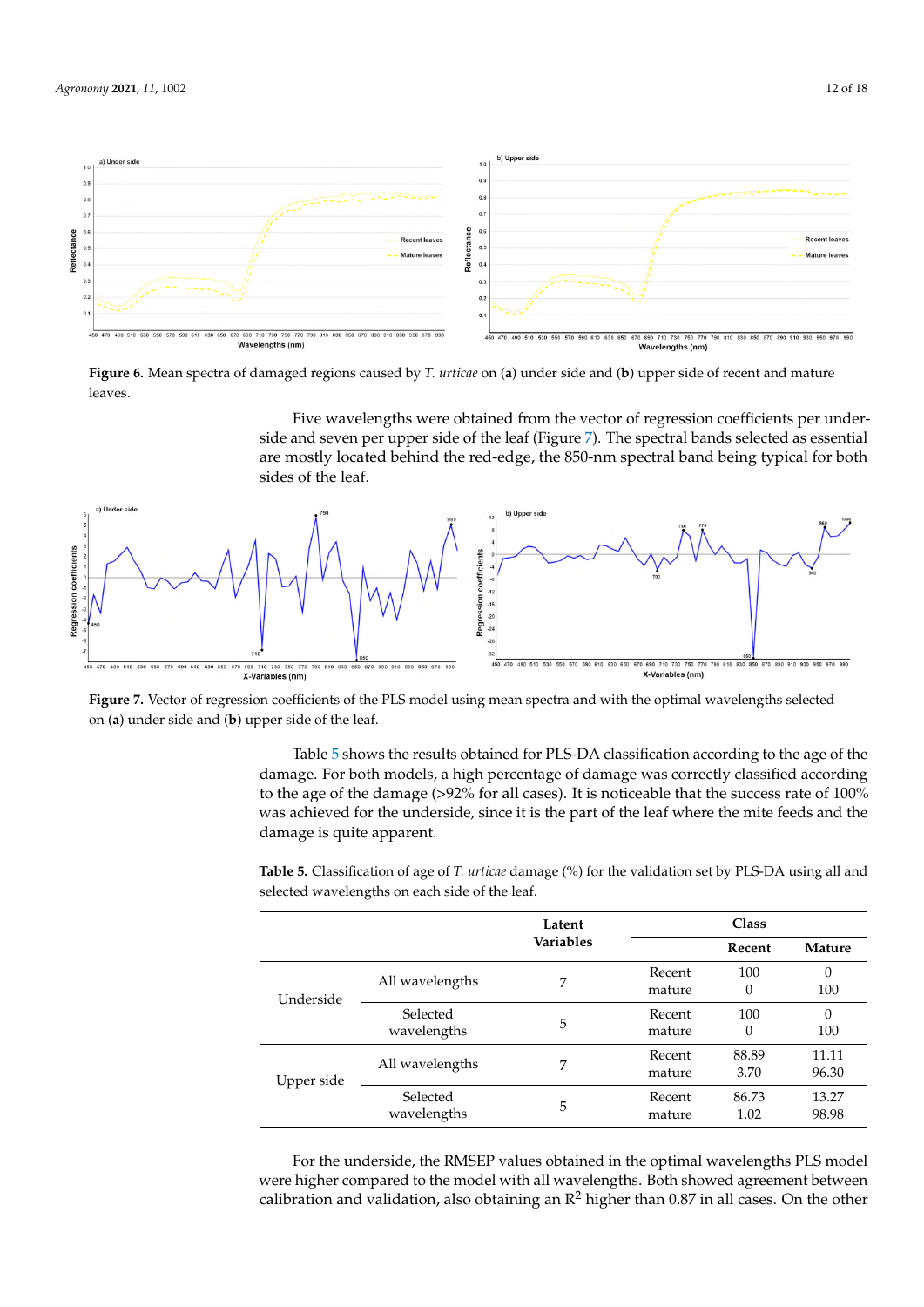hand, the upper side of the leaf showed a very low  $\mathsf{R}^2$  for prediction, with a value of 0.65 for the model based on all wavelengths.

3.2.3. Discrimination between *T. urticae* and Other Damage

The mean reflectance spectra of healthy leaves, damage by *T. urticae* and *P. citrella*, and leaves with different deficiencies were evaluated for each side of the leaf (Figure [8\)](#page-12-0).

<span id="page-12-0"></span>

**Figure 8.** Mean spectra of healthy leaves (G1), damage by *T. urticae* (G2) and *P. citrella* (G3), and leaves with N deficiency (G4.1) and with other deficiencies (G4.2) on (**a**) under and (**b**) upper side.

In the spectral range from green to red, the differences could be observed between the various types of damage. The set G2 (*T. urticae*) and the subsets G4.1 (N deficiency) and G4.2 (damage due to other deficiencies) presented a peak at around 550–570 nm on both sides of the leaf, but with a level of a different intensity. On the other hand, the set G3 (*P. citrella*) presented a different behaviour depending on the side of the leaf, since the gallery created by the larva during its feeding is quite visible only on one side of the leaf.

The valley in the 670–690 nm region was marked in all cases, indicating the absorption of chlorophyll to a greater or lesser extent. In the 700 to 750 nm region, the spectrum value increased, but not with the same level of intensity for all cases. G3 obtained low reflectance values in the NIR for the other types of damage, which indicated that this vegetation was quite diseased or that it had a considerable lack of humidity. In this spectral region, valleys and peaks can be seen quite clearly in different spectral bands for each type of damage. On both sides of the leaf, the peak at 760 nm and the valley at 770 nm are typical for damage not caused by *T. urticae*. The same happened with the peak at 900 nm.

The wavelengths that made the biggest contribution to the classification were obtained through the regression coefficients from the PLS model (Figure [9\)](#page-12-1). This vector of regression coefficients showed nine wavelengths on the underside and eleven on the upper side of the leaf.

<span id="page-12-1"></span>

**Figure 9.** Vector of regression coefficients of the PLS model using mean spectra and with the optimal wavelengths selected on (**a**) under side and (**b**) upper side of the leaf.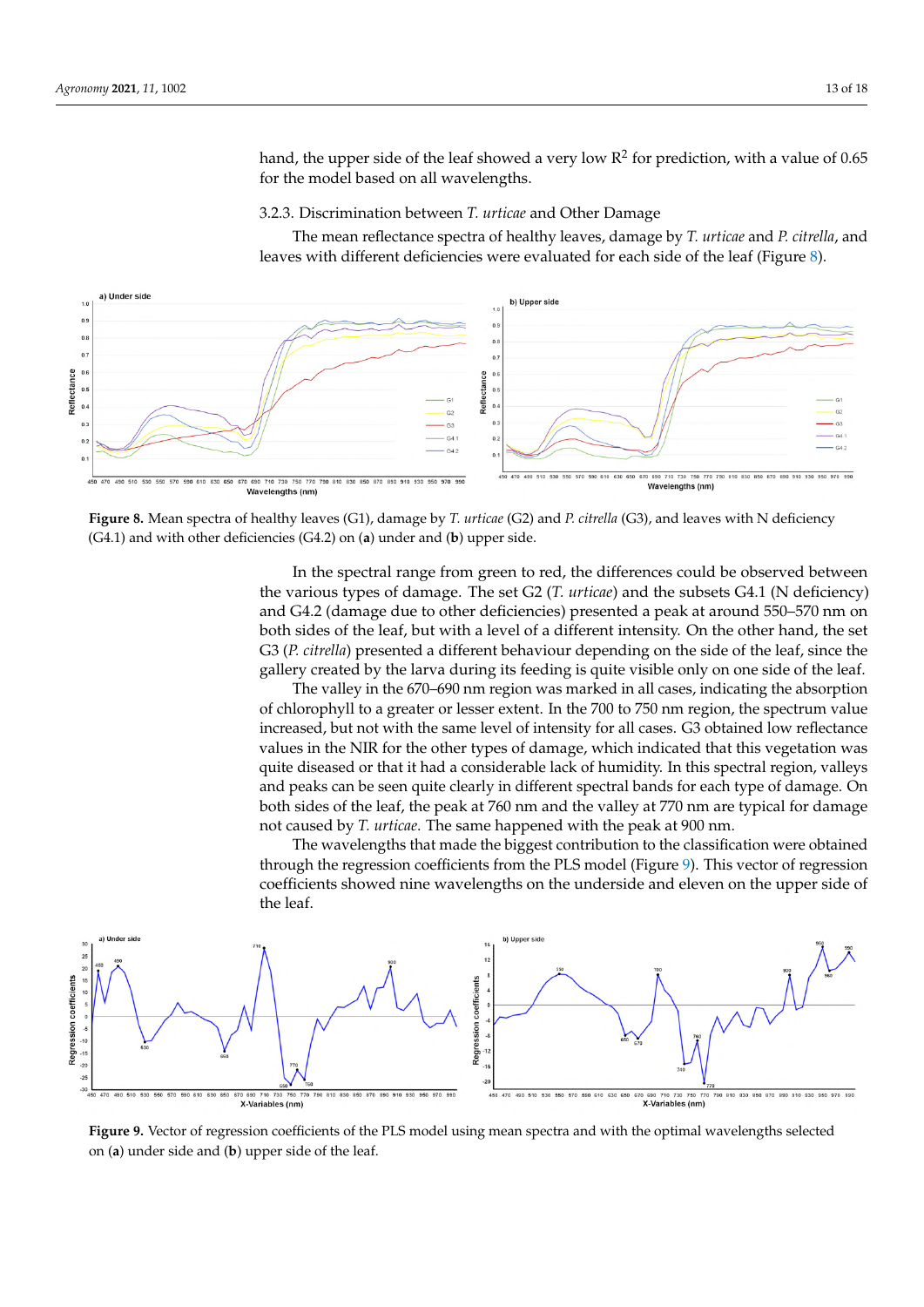The RMSEP values for calibration and validation in the models with the full spectrum and the selected wavelengths were similar. The prediction  $\mathbb{R}^2$  for the two sides showed values of 0.85 and 0.84 using all the wavelengths and 0.80 and 0.86 using the selected wavelengths.

Table [6](#page-13-0) shows the results obtained for the damage classification based on the groups of samples. All models, using all and the optimal wavelengths, showed a low percentage of correctly classified damage (<50%), with the lowest value for the damage caused by other deficiencies (0% on both models on each side of the leaf).

<span id="page-13-0"></span>**Table 6.** Damage classification according to the presence of different types of damage of the validation set by PLS-DA using all and selected wavelengths on each side of the leaf.

|            |                 | Latent    | Class $(\%)$   |       |                |                  |              |          |
|------------|-----------------|-----------|----------------|-------|----------------|------------------|--------------|----------|
|            |                 | Variables | Set            | G1    | G <sub>2</sub> | G <sub>3</sub>   | G4.1         | G4.2     |
|            |                 |           | G1             | 100   | $\Omega$       | $\Omega$         | $\Omega$     | $\theta$ |
|            |                 |           | G <sub>2</sub> | 0     | 75.93          | 1.85             | 16.67        | 5.56     |
|            | All wavelengths | 7         | G <sub>3</sub> | 0     | $\Omega$       | 100              | $\Omega$     | $\theta$ |
|            |                 |           | G4.1           | 0     | 33.33          | $\theta$         | 66.67        |          |
| Underside  |                 |           | G4.2           | 20    | 80             | 0                | $\mathbf{0}$ | 0        |
|            |                 |           | G <sub>1</sub> | 100   | $\theta$       | 0                | $\Omega$     | $\Omega$ |
|            | Selected        |           | G <sub>2</sub> | 0     | 69.67          | 1.85             | 22.92        | 5.56     |
|            | wavelengths     | 5         | G <sub>3</sub> | 0     | $\theta$       | 100              | $\theta$     | 0        |
|            |                 |           | G4.1           | 0     | 33.33          | 0                | 66.67        |          |
|            |                 |           | G4.2           | 0     | 100            | $\mathbf{0}$     | $\theta$     | 0        |
|            |                 |           | G1             | 95.83 | 4.17           | $\theta$         | $\Omega$     | $\Omega$ |
|            |                 | 7         | G2             | 0     | 81.48          | 1.85             | 12.96        | 3.70     |
|            | All wavelengths |           | G <sub>3</sub> | 0     | $\Omega$       | 100              | $\Omega$     | 0        |
|            |                 |           | G4.1           | 0     | 16.67          | 16.67            | 66.67        |          |
| Upper side |                 |           | G4.2           | 20    | 80             | $\boldsymbol{0}$ | $\theta$     | 0        |
|            |                 |           | G <sub>1</sub> | 95.83 | 4.17           | $\Omega$         | $\Omega$     | $\Omega$ |
|            | Selected        | 4         | G <sub>2</sub> | 0     | 94.20          | 1.85             | 3.95         |          |
|            | wavelengths     |           | G <sub>3</sub> | 0     | 0              | 100              | $\Omega$     |          |
|            |                 |           | G4.1           | 0     | 33.33          | $\theta$         | 66.67        |          |
|            |                 |           | G4.2           | 0     | 100            | 0                | $\theta$     | 0        |

It is worth noting the potential of the system to detect damage caused by *P. citrella* that is almost invisible from the upper side of the leaves, as can be seen in Figures [1](#page-3-0) and [10a](#page-14-0). Although this was not the aim of this research, which focused on damage caused by *T. urticae*, this finding is relevant. *P. citrella* is a severe and dangerous pest that is difficult for any automated surveillance system to detect, as the visible damage is caused in the underside. However, using a wavelength of 770 nm, which the PLS analysis identified as one of the most important for the problem, it was possible to see the damage that could not be detected using the colour vision system. Figure [10a](#page-14-0) shows the comparison between the upper side of a leaf photographed with a colour camera and in the 770 nm band. In general, as shown in Figure [10b](#page-14-0), the damaged area presents a lower reflectance in the NIR region, which is in agreement with most scientific works on the reflectance of stressed plants.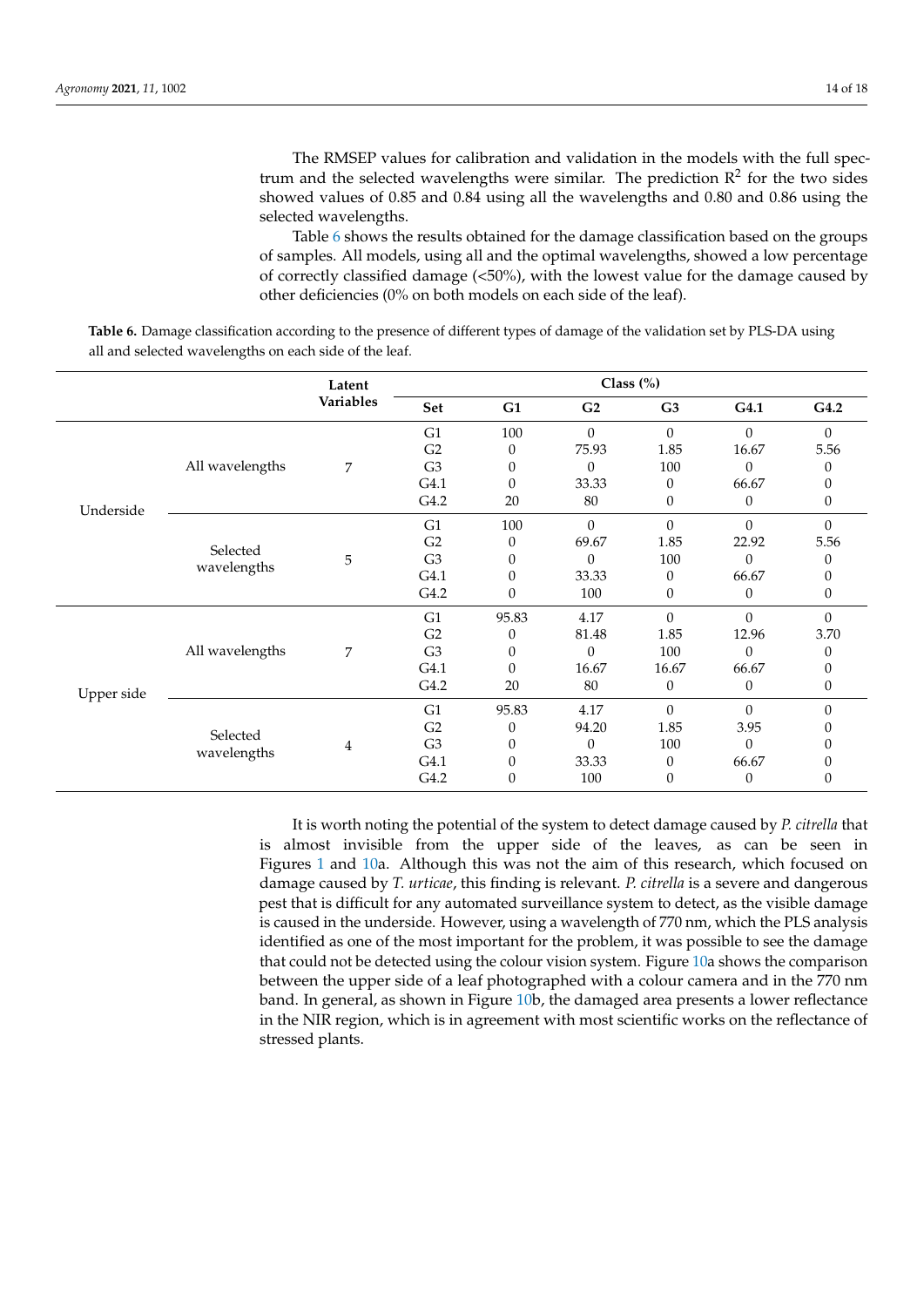<span id="page-14-0"></span>

**Figure 10.** (**a**) Comparison of the image of the upper side of a leaf captured at 700 nm with the hyperspectral camera and the image of the same leaf captured with the colour camera. (**b**) Spectra of the healthy and damaged regions of this leaf.

## **4. Conclusions**

Colour and VIS/NIR hyperspectral imaging were evaluated under laboratory conditions to detect the damage caused by *T. urticae* and if it is recent or old. Likewise, they were tested to determine their capacity to discriminate it from other damage, as the caused by *P. citrella*, and other nutritional deficiencies on tangerine leaves.

In colour imaging, a success rate of 100% was obtained to identify leaves without damages while the leaves with the presence of *T. urticae* were correctly identified in 92.5% of cases. Most errors were caused by confusion with some deficiencies. However, this method was not capable of discriminating between old and recent damage caused by *T. urticae*.

In hyperspectral imaging, the PLS-DA model was able to separate sound from damaged areas in 100% of cases. On the one hand, recent infestations were distinguished from old ones in 92% of cases, with a 100% success rate for the underside of the leaves, as the damage is more evident on this surface. On the other hand, the models for exploring their capability to discriminate between *T. urticae* and damage caused by other problems showed a percentage of correctly classified damage of less than 50%. More specifically, for the discrimination of damage caused by other deficiencies versus *T. urticae*, it was impossible to establish discriminatory differences.

Although it was not the objective of this research, a relevant finding has been the potential of hyperspectral systems to detect the damage caused by *P. citrella*. This pest is difficult to detect by any automatic surveillance system because the damage is hidden on the underside of the leaves, and hence, it is difficult to see beyond a certain distance.

The results indicated the potential of colour and hyperspectral imaging to detect the chlorotic spots caused by *T. urticae* in citrus leaves as fast and automatic techniques that represent an improvement on manual methods.

**Author Contributions:** Conceptualisation, J.B. and P.C.; Data curation, M.G.G.-G.; Formal analysis, M.G.G.-G.; Funding acquisition, J.B. and P.C.; Investigation, M.G.G.-G.; Methodology, J.B.; Project administration, P.C.; Software, J.B. and S.C.; Supervision, P.C.; Validation, S.C.; Writing—original draft, M.G.G.-G.; Writing—review and editing, J.B. and P.C. All authors have read and agreed to the published version of the manuscript.

**Funding:** This work was partially funded by the Generalitat Valenciana–Instituto Valenciano de Investigaciones Agrarias (GVA-IVIA) project 51918 and the European Regional Development Funds (ERDF). María Gyomar González-González thanks INIA for the FPI-INIA grant CPD2016-0007, partially supported by European Social Funds (FSE).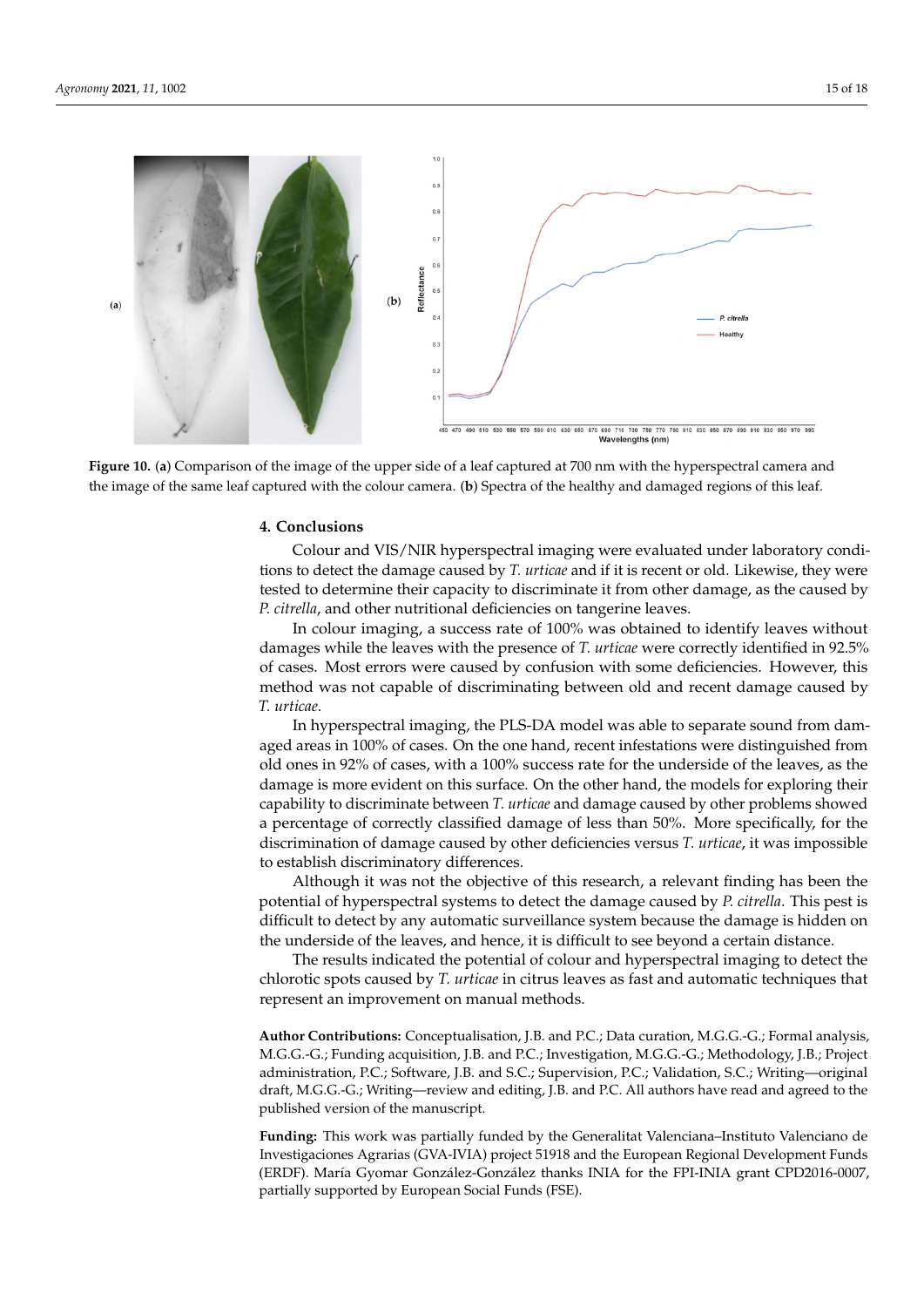**Acknowledgments:** We thank Fontestad, S.A. (Museros, Valencia, Spain), and Revacitrus, S.L. (Almazora, Castellón, Spain) for providing the leaves and technical support, the staff at the Centro de Agroingeniería-IVIA for technical support, and Ana Quiñones (from CDAS-IVIA) for advice on nutritional deficiencies.

**Conflicts of Interest:** The authors declare no conflict of interest. The funders had no role in the design of the study; in the collection, analyses, or interpretation of data; in the writing of the manuscript, or in the decision to publish the results.

# **Abbreviations**

| <b>ANOVA</b>   | Analysis of variance                        |
|----------------|---------------------------------------------|
| C              | Calibration                                 |
| CV             | Cross-validation                            |
| CCD            | Charge-coupled device                       |
| LDA            | Linear discriminant analysis                |
| LV             | Latent variables                            |
| <b>NIR</b>     | Near-infrared                               |
| NP/NND         | No pest/No nutritional deficiencies         |
| P              | Prediction                                  |
| P/ND           | Pest/Nutritional deficiencies               |
| PC.            | Principal component                         |
| <b>PCA</b>     | Principal component analysis                |
| P.citrella     | Phyllocnistis citrella                      |
| <b>PLS</b>     | Partial least squares                       |
| PLS-DA         | Partial least squares discriminant analysis |
| R <sub>2</sub> | Coefficient of determination                |
| RGB            | Red-Green-Blue                              |
| RMSE           | Root mean square error                      |
| ROI            | Region of interest                          |
| T.urticae      | Tetranychus urticae                         |
| VIS            | Visible                                     |
| VNIR           | Visible and near infrared                   |

# **References**

- <span id="page-15-0"></span>1. FAOSTAT. Food and agriculture organisation of the United Nations 2021. Available online: <http://faostat.fao.org> (accessed on 2 May 2021).
- <span id="page-15-1"></span>2. Hare, J.D. Sampling Arthropod Pests in Citrus. In *Handbook of Sampling Methods for Arthropods in Agriculture*; Pedigo, L.P., Buntin, G.D., Eds.; CRC Press: Boca Raton, FL, USA, 1994; pp. 417–431.
- <span id="page-15-2"></span>3. Jacas, J.A.; Urbaneja, A. Biological Control in Citrus in Spain: From Classical to Conservation Biological Control. In *Integrated Management of Arthropod Pests and Insect Borne Diseases*; Springer Science and Business Media LLC: Berlin/Heisenberg, Germany, 2010; pp. 61–72.
- <span id="page-15-3"></span>4. Van Leeuwen, T.; Vontas, J.; Tsagkarakou, A.; Dermauw, W.; Tirry, L. Acaricide resistance mechanisms in the two-spotted spider mite Tetranychus urticae and other important Acari: A review. *Insect Biochem. Mol. Biol.* **2010**, *40*, 563–572. [\[CrossRef\]](http://doi.org/10.1016/j.ibmb.2010.05.008)
- <span id="page-15-4"></span>5. Martínez-Ferrer, M.T.; Jacas, J.A.; Ripollés-Moles, J.L.; Aucejo-Romero, S. Approaches for Sampling the Twospotted Spider Mite (Acari: Tetranychidae) on Clementines in Spain. *J. Econ. Èntomol.* **2006**, *99*, 1490–1499. [\[CrossRef\]](http://doi.org/10.1603/0022-0493-99.4.1490) [\[PubMed\]](http://www.ncbi.nlm.nih.gov/pubmed/16937708)
- <span id="page-15-8"></span>6. Aucejo, S.; Foó, M.; Ramis, M.; Troncho, P.; Gómez-Cadenas, A.; Jacas, J.A. Evaluación de la eficacia de algunos acaricidas contra la araña roja, Tetranychus urticae Koch (Acari: Tetranychidae), en clementino. *Bol. San. Veg. Plagas.* **2003**, *29*, 453–459.
- <span id="page-15-5"></span>7. Ansaloni, T.; Pascual-Ruiz, S.; Hurtado, M.A.; Jacas, J.A.; Jaques, J.A. Can summer and fall vegetative growth regulate the incidence of Tetranychus urticae Koch on clementine fruit? *Crop. Prot.* **2008**, *27*, 459–464. [\[CrossRef\]](http://doi.org/10.1016/j.cropro.2007.07.016)
- <span id="page-15-6"></span>8. Fenollosa, E.A.; Gual, M.V.I.; Ruiz, M.H.; Hurtado, M.; Jacas, J. Effect of ground-cover management on spider mites and their phytoseiid natural enemies in clementine mandarin orchards (I): Bottom-up regulation mechanisms. *Biol. Control.* **2011**, *59*, 158–170. [\[CrossRef\]](http://doi.org/10.1016/j.biocontrol.2011.06.013)
- 9. Aucejo-Romero, S.; Gómez-Cadenas, A.; Jacas-Miret, J.-A. Effects of NaCl-stressed citrus plants on life-history parameters of Tetranychus urticae (Acari: Tetranychidae). *Exp. Appl. Acarol.* **2004**, *33*, 55–67. [\[CrossRef\]](http://doi.org/10.1023/B:APPA.0000030026.77800.0c) [\[PubMed\]](http://www.ncbi.nlm.nih.gov/pubmed/15285138)
- <span id="page-15-7"></span>10. Pascual-Ruiz, S.; Aguilar-Fenollosa, E.; Ibáñez-Gual, V.; Hurtado-Ruiz, M.A.; Martínez-Ferrer, M.T.; Jacas, J.A.; Jaques, J.A. Economic threshold for Tetranychus urticae (Acari: Tetranychidae) in clementine mandarins Citrus clementina. *Exp. Appl. Acarol.* **2013**, *62*, 337–362. [\[CrossRef\]](http://doi.org/10.1007/s10493-013-9744-0) [\[PubMed\]](http://www.ncbi.nlm.nih.gov/pubmed/24122147)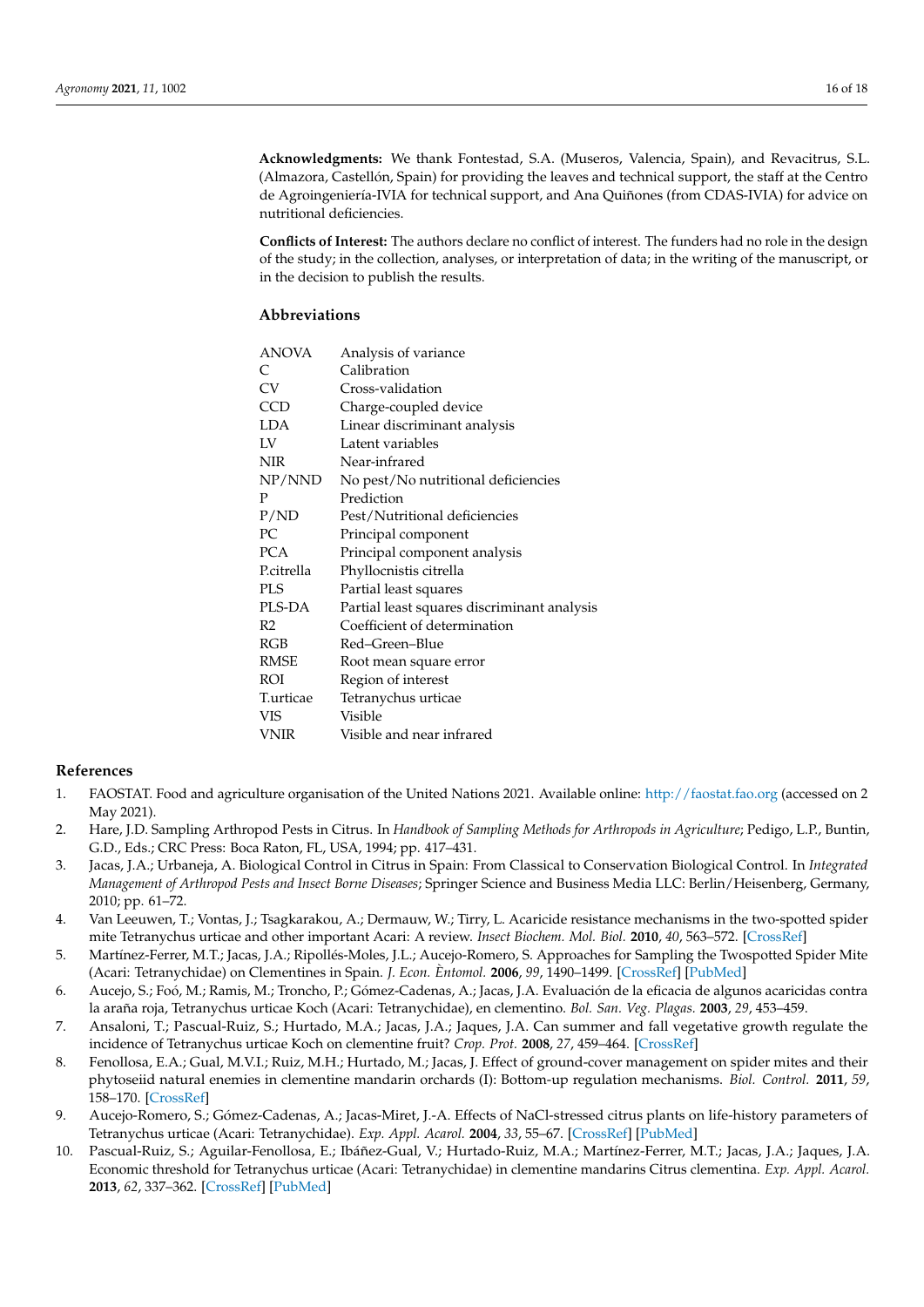- <span id="page-16-0"></span>11. Urbaneja, A.; Pascual-Ruiz, S.; Pina, T.; Abad-Moyano, R.; Vanaclocha, P.; Montón, H.; Dembilio, Ó.; Castañera, P.; Jacas, J.A.; Jaques, J.A. Efficacy of five selected acaricides against Tetranychus urticae (Acari: Tetranychidae) and their side effects on relevant natural enemies occurring in citrus orchards. *Pest Manag. Sci.* **2008**, *64*, 834–842. [\[CrossRef\]](http://doi.org/10.1002/ps.1572) [\[PubMed\]](http://www.ncbi.nlm.nih.gov/pubmed/18383196)
- <span id="page-16-1"></span>12. Fonte, A.; Garcerá, C.; Tena, A.; Chueca, P. CitrusVol Validation for the Adjustment of Spray Volume in Treatments against Tetranychus urticae in Clementines. *Agronomy* **2019**, *10*, 32. [\[CrossRef\]](http://doi.org/10.3390/agronomy10010032)
- <span id="page-16-2"></span>13. Soler-Salcedo, E.; Rodrigo, E.; Ferragut, F. Colonización, comportamiento alimenticio y producción de daños en las arañas rojas Tetranychus urticae y T. turkestani (Acari: Tetranychidae). *Boletín Sanid. Veg. Plagas* **2006**, *32*, 523–534.
- <span id="page-16-3"></span>14. Jeppson, L.R.; Keifer, H.H.; Baker, E.W. *Mites Injurious to Economic Plants*; University of California Press: Berkeley, CA, USA, 1975.
- <span id="page-16-4"></span>15. Chueca, P.; Garcerá, C.; Moltó, E.; Jacas, J.A.; Urbaneja, A.; Pina, T. Spray Deposition and Efficacy of Four Petroleum-Derived Oils Used Against Tetranychus urticae (Acari: Tetranychidae). *J. Econ. Èntomol.* **2010**, *103*, 386–393. [\[CrossRef\]](http://doi.org/10.1603/EC09242)
- <span id="page-16-5"></span>16. Rey, B.; Aleixos, N.; Cubero, S.; Blasco, J. Xf-Rovim. A Field Robot to Detect Olive Trees Infected by Xylella Fastidiosa Using Proximal Sensing. *Remote. Sens.* **2019**, *11*, 221. [\[CrossRef\]](http://doi.org/10.3390/rs11030221)
- <span id="page-16-6"></span>17. Cubero, S.; Marco-Noales, E.; Aleixos, N.; Barbé, S.; Blasco, J. RobHortic: A Field Robot to Detect Pests and Diseases in Horticultural Crops by Proximal Sensing. *Agriculture* **2020**, *10*, 276. [\[CrossRef\]](http://doi.org/10.3390/agriculture10070276)
- <span id="page-16-7"></span>18. Martin, D.E.; Latheef, M.A. Remote Sensing Evaluation of Two-spotted Spider Mite Damage on Greenhouse Cotton. *J. Vis. Exp.* **2017**, *122*, e54314. [\[CrossRef\]](http://doi.org/10.3791/54314) [\[PubMed\]](http://www.ncbi.nlm.nih.gov/pubmed/28518067)
- <span id="page-16-8"></span>19. Herrmann, I.; Berenstein, M.; Sade, A.; Karnieli, A.; Bonfil, D.J.; Weintraub, P.G. Spectral monitoring of two-spotted spider mite damage to pepper leaves. *Remote. Sens. Lett.* **2012**, *3*, 277–283. [\[CrossRef\]](http://doi.org/10.1080/01431161.2011.576709)
- <span id="page-16-9"></span>20. Fraulo, A.B.; Cohen, M.; Liburd, O.E. Visible/near infrared reflectance (VNIR) spectroscopy for detecting twospotted spider mite (Acari: Tetranychidae) damage in strawberries. *Environ. Èntomol.* **2009**, *38*, 137–142. [\[CrossRef\]](http://doi.org/10.1603/022.038.0117) [\[PubMed\]](http://www.ncbi.nlm.nih.gov/pubmed/19791607)
- <span id="page-16-10"></span>21. Crockett, C.; Liburd, O.; Abd-Elrahman, A. Development of image based detection methods for two-spotted spider mite, Tetranychus urticae Koch, on strawberries. In Proceedings of the Entomological Society of America Annual Meeting 2014, Portland, OR, USA, 16–19 November 2014.
- <span id="page-16-11"></span>22. Nieuwenhuizen, A.; Kool, J.; Suh, H.; Hemming, J. Automated spider mite damage detection on tomato leaves in greenhouses. *Acta Hortic.* **2020**, *1268*, 165–172. [\[CrossRef\]](http://doi.org/10.17660/ActaHortic.2020.1268.21)
- <span id="page-16-12"></span>23. Uygun, T.; Ozguven, M.M.; Yanar, D. A new approach to monitor and assess the damage caused by two-spotted spider mite. *Exp. Appl. Acarol.* **2020**, *82*, 335–346. [\[CrossRef\]](http://doi.org/10.1007/s10493-020-00561-8)
- <span id="page-16-13"></span>24. Urbaneja, A.; Catalán, J.; Tena, A.; Jacas, J.A. Plagas y Enfermedades. Tetraníquidos. Araña Roja. In *Gestión Integrada de Plagas de Cítricos*; Urbaneja, A., Catalán, J., Tena, A., Jacas, J.A., Eds.; IVIA: Moncada, Spain, 2020; Available online: [http:](http://gipcitricos.ivia.es/area/plagas-principales/tetraniquidos/arana-roja) [//gipcitricos.ivia.es/area/plagas-principales/tetraniquidos/arana-roja](http://gipcitricos.ivia.es/area/plagas-principales/tetraniquidos/arana-roja) (accessed on 2 May 2021).
- <span id="page-16-14"></span>25. Quiñones, A.; Martínez-Alcántara, B.; Primo-Millo, E.; Legaz, F. Fertigation: Concept and Application in Citrus. In *Advances in Citrus Nutrition*; Springer Science and Business Media LLC: Berlin/Heisenberg, Germany, 2012; pp. 281–301.
- <span id="page-16-15"></span>26. Futch, S.H.; Tucker, D.P.H. A Guide to Citrus Nutritional Deficiency and Toxicity Identification. University of Florida IFAS Extension Publication HS-797. 2000. Available online: <https://edis.ifas.ufl.edu/pdffiles/CH/CH14200.pdf> (accessed on 2 May 2021).
- <span id="page-16-16"></span>27. Zekri, M.; Obreza, T. Manganese (Mn) and Zinc (Zn) for Citrus Trees. Publication #SL403 of the Department of Soil and Wa-ter Sciences, UF/IFAS Extension. 2019. Available online: <https://edis.ifas.ufl.edu/pdffiles/SS/SS61600.pdf> (accessed on 2 May 2021).
- <span id="page-16-17"></span>28. Landgrebe, D. Hyperspectral image data analysis. *IEEE Signal Process. Mag.* **2002**, *19*, 17–28. [\[CrossRef\]](http://doi.org/10.1109/79.974718)
- <span id="page-16-18"></span>29. Rivera, N.V.; Gómez-Sanchis, J.; Chanona-Pérez, J.; Carrasco, J.J.; Millán-Giraldo, M.; Lorente, D.; Cubero, S.; Blasco, J. Early detection of mechanical damage in mango using NIR hyperspectral images and machine learning. *Biosyst. Eng.* **2014**, *122*, 91–98. [\[CrossRef\]](http://doi.org/10.1016/j.biosystemseng.2014.03.009)
- <span id="page-16-19"></span>30. Kumar, T.K. Multicollinearity in Regression Analysis. *Rev. Econ. Stat.* **1975**, *57*, 365. [\[CrossRef\]](http://doi.org/10.2307/1923925)
- <span id="page-16-20"></span>31. Hawkins, D.M. The Problem of Overfitting. *J. Chem. Inf. Comput. Sci.* **2004**, *44*, 1–12. [\[CrossRef\]](http://doi.org/10.1021/ci0342472) [\[PubMed\]](http://www.ncbi.nlm.nih.gov/pubmed/14741005)
- <span id="page-16-21"></span>32. Amigo, J.M.; Martí, I.; Gowen, A. Hyperspectral Imaging and Chemometrics. In *Multivariate Pattern Recognition in Chemometrics, Illustrated by Case Studies*; Elsevier BV: Amsterdam, The Netherlands, 2013; Volume 28, pp. 343–370.
- <span id="page-16-22"></span>33. Lorente, D.; Aleixos, N.; Gomezsanchis, J.; Cubero, S.; García-Navarrete, O.L.; Blasco, J. Recent Advances and Applications of Hyperspectral Imaging for Fruit and Vegetable Quality Assessment. *Food Bioprocess Technol.* **2012**, *5*, 1121–1142. [\[CrossRef\]](http://doi.org/10.1007/s11947-011-0725-1)
- <span id="page-16-23"></span>34. Vinzi, V.E.; Chin, W.W.; Henseler, J.; Wang, H. *Handbook of Partial Least Squares*; Springer: Berlin/Heisenberg, Germany, 2010.
- <span id="page-16-24"></span>35. Tagliavini, M.; Quiñones, A. Nutrizione e Concimazione. In *Glo Agrumi*; Tribulato, E., Inglese, P., Eds.; Bayer CroipScience: Milano, Italy, 2012; pp. 183–193.
- <span id="page-16-25"></span>36. Diago, M.P.; Tardáguila, J.; Aleixos, N.; Millán, B.; Prats-Montalban, J.M.; Cubero, S.; Blasco, J. Assessment of cluster yield components by image analysis. *J. Sci. Food Agric.* **2014**, *95*, 1274–1282. [\[CrossRef\]](http://doi.org/10.1002/jsfa.6819) [\[PubMed\]](http://www.ncbi.nlm.nih.gov/pubmed/25041796)
- <span id="page-16-26"></span>37. Elmasry, G.; Cubero, S.; Moltó, E.; Blasco, J. In-line sorting of irregular potatoes by using automated computer-based machine vision system. *J. Food Eng.* **2012**, *112*, 60–68. [\[CrossRef\]](http://doi.org/10.1016/j.jfoodeng.2012.03.027)
- <span id="page-16-27"></span>38. Blasco, J.; Cubero, S.; Gómez-Sanchis, J.; Mira, P.; Moltó, E. Development of a machine for the automatic sorting of pomegranate (Punica granatum) arils based on computer vision. *J. Food Eng.* **2009**, *90*, 27–34. [\[CrossRef\]](http://doi.org/10.1016/j.jfoodeng.2008.05.035)
- <span id="page-16-28"></span>39. Blasco, J.; Aleixos, N.; Cubero, S.; Gómez-Sanchís, J.; Moltó, E. Automatic sorting of satsuma (Citrus unshiu) segments using computer vision and morphological features. *Comput. Electron. Agric.* **2009**, *66*, 1–8. [\[CrossRef\]](http://doi.org/10.1016/j.compag.2008.11.006)